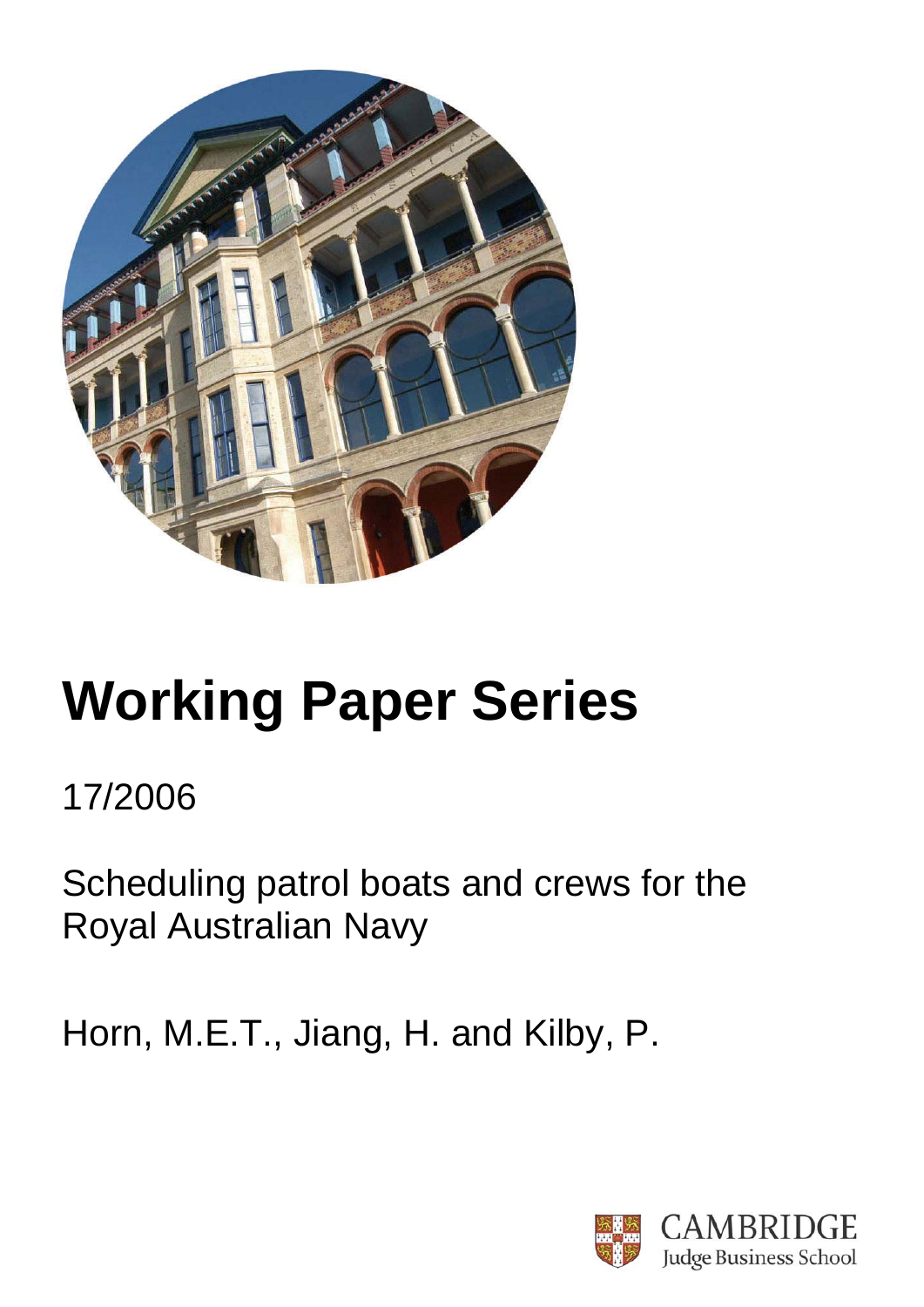These papers are produced by Judge Business School, University of Cambridge. They are circulated for discussion purposes only. Their contents should be considered preliminary and are not to be quoted without the authors' permission.

Author contact details are as follows:

Mark E T Horn CSIRO Mathematical and Information Sciences Canberra, Australia mark.horn@csiro.au

Houyuan Jiang Judge Business School University of Cambridge h.jiang@jbs.cam.ac.uk

Philip Kilby Research School of Information Sciences and Engineering Australian National University philip.kilby@anu.edu.au

This paper is forthcoming in *Journal of the Operational Research Society*.

Please address enquiries about the series to:

Research Support Manager Judge Business School Trumpington Street Cambridge CB2 1AG, UK Tel: 01223 760546 Fax: 01223 339701 E-mail: research-support@jbs.cam.ac.uk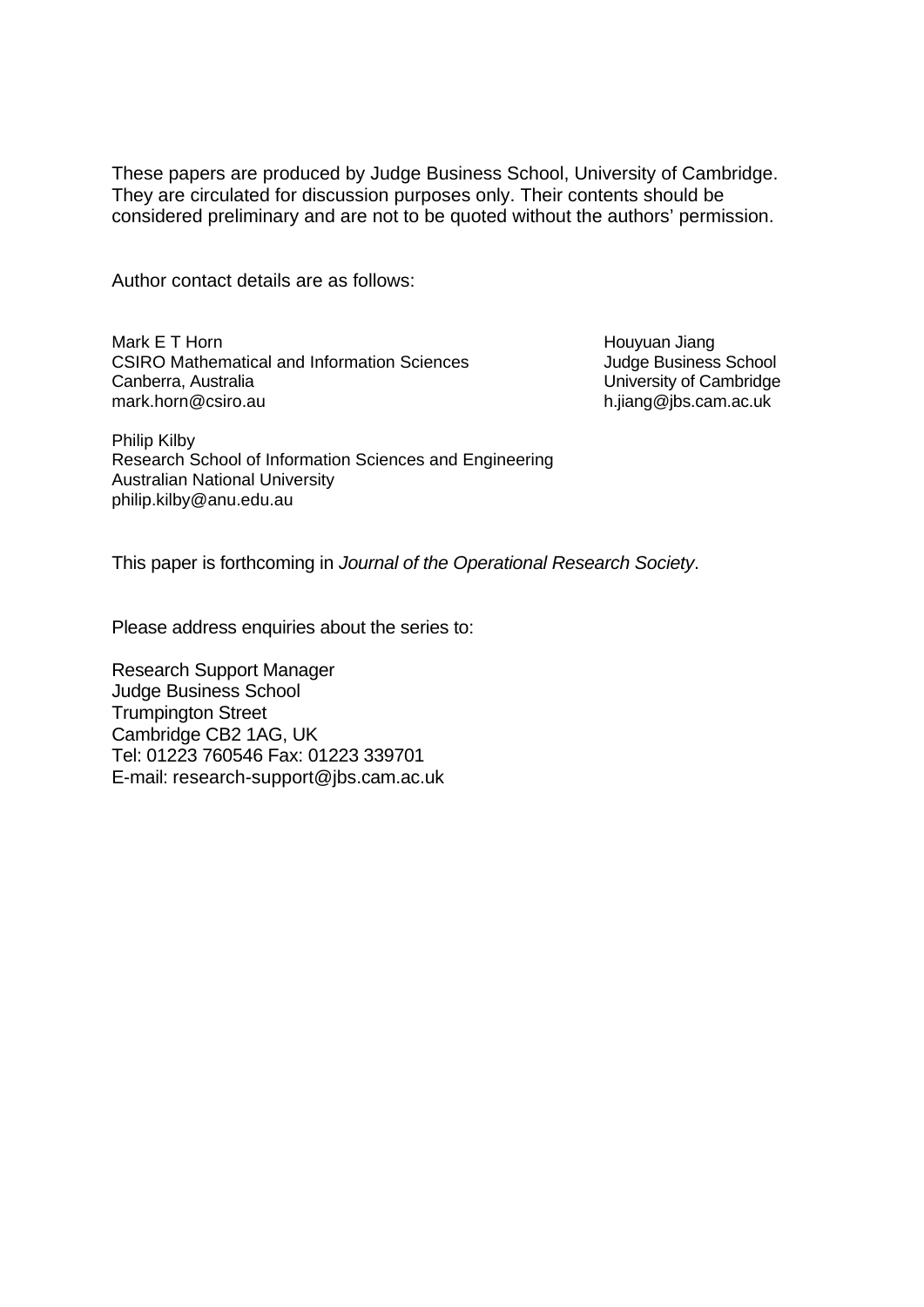# **Scheduling patrol boats and crews for the Royal Australian Navy**

For *Journal of the Operational Research Society*

Mark E. T. Horn<sup>1\*</sup>, Houyuan Jiang<sup>2</sup>, and Philip Kilby<sup>3</sup>

Last update: 6 March 2006

- 1. CSIRO Mathematical and Information Sciences, GPO Box 664, Canberra ACT 2601, Australia. mark.horn@csiro.au
- 2. Judge Business School, University of Cambridge, Trumpington Street, Cambridge CB2 1AG, UK. h.jiang@jbs.cam.ac.uk
- 3. Research School of Information Sciences and Engineering, Australian National University, Canberra ACT 0200, Australia. philip.kilby@anu.edu.au
- Corresponding author. Tel:  $+61-2-6216-7054$ , Fax:  $+61-2-6216-7111$ .

#### Abstract

The Royal Australian Navy's Patrol Boat Force carries out essential tasks in the surveillance, policing and defence of Australia's coastal waters. To help the Navy make efficient use of a new generation of boats, the authors have developed optimisation procedures to schedule the activities of the boats and their crews. The procedures, called CBM, use simulated annealing and specialised heuristic techniques within a multi-stage problem-solving framework. Tests show that CBM is reliable in terms of solution quality, and flexible with respect to the range of scheduling conditions applied. CBM has proved valuable to the Navy as an investigatory tool, and it is planned that it should be adapted for operational use, as part of a decision support system to aid in the ongoing management of patrol boat operations.

Keywords: heuristics, military, multi-objective, optimization, planning, scheduling, metaheuristics, simulated annealing, penalty methods.

#### Introduction

The Royal Australian Navy's Patrol Boat Force carries out essential tasks in the surveillance, policing and defence of Australia's coastal waters. This is a substantial responsibility, given that Australia, an "island continent", has a coastline more than 25,000 km. long. The Patrol Boat Force "carries out surveillance, interception, investigation, apprehension and the escort to port of vessels suspected of illegal fisheries, quarantine, customs or immigration offences." (http://www.minister.defence.gov.au/Hilltpl.cfm?CurrentId=3079, accessed 3 March 2006).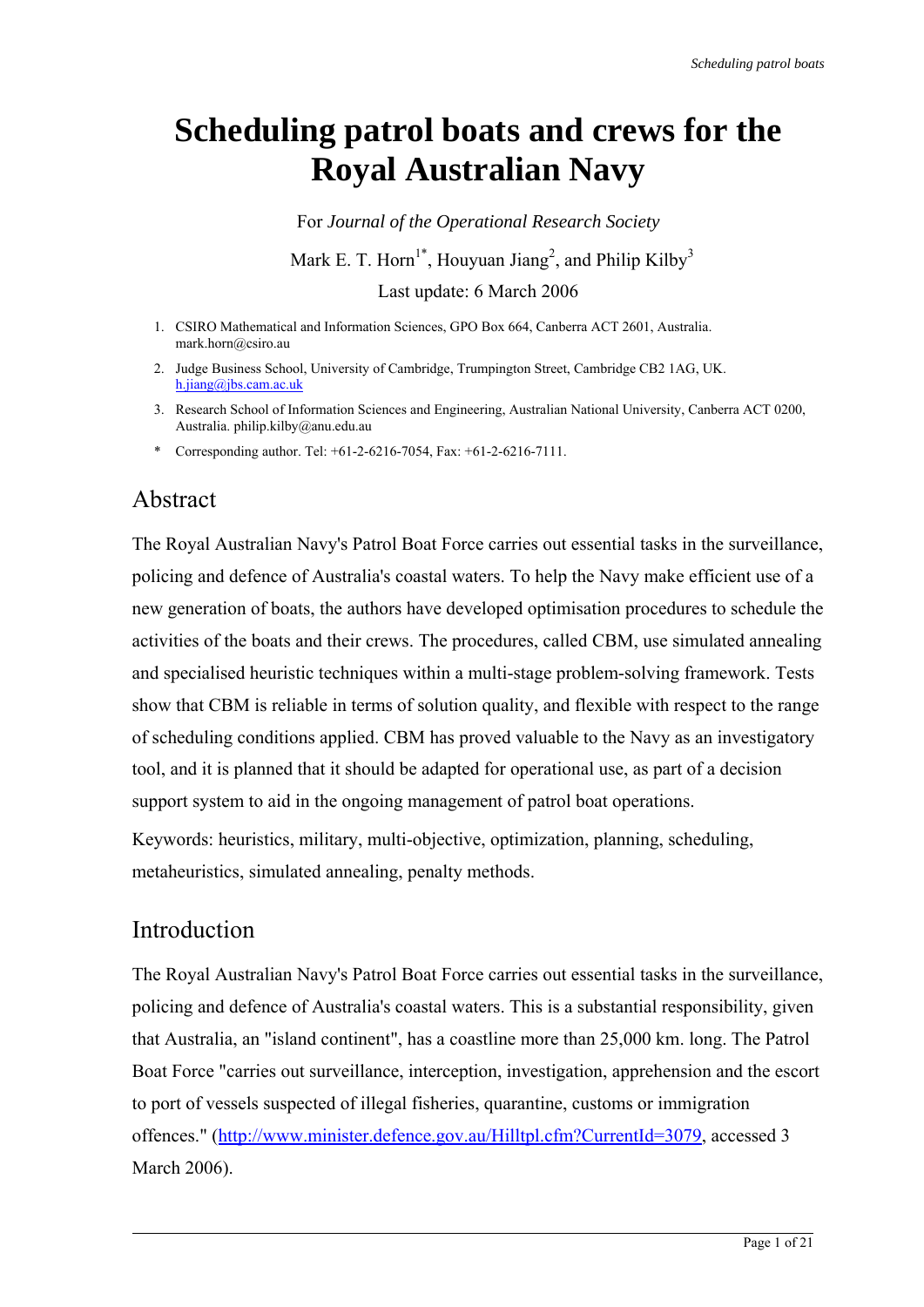The Patrol Boat Force currently comprises 15 Fremantle Class vessels, capable of speeds up to 30 knots, with a complement of 24 crew members per boat

(http://www.navy.gov.au/fleet/patrol.html, accessed 3 March 2006). These boats came into service in the early 1980s, and although they are still very effective, their maintenance is becoming difficult to sustain. The Australian Government announced a replacement program in July 2001 (http://www.minister.defence.gov.au/2001/240.doc, accessed 3 March 2006). The new vessels, known as Armidale Class, will be larger than their predecessors (e.g. 56 metres instead of 42 metres in length), with greater geographical range and more powerful weapons and communications systems.

In planning the replacement program the Navy took the opportunity to review the procedures used in scheduling the patrol boats' activities. The existing practice was to define timings for those activities assuming a permanent "marriage" of each patrol boat with a particular crew. This was good for the sailors' morale, but with substantial portions of the year given over to maintenance of the boats and to leave and on-shore training for crews, it placed limits on the time a boat or a crew could spend actually at sea. Consequently there was good reason to consider an alternative arrangement known as *multi-crewing*, under which more than one crew can be assigned to each boat over time, and vice versa. With more crews than boats, this should permit more intensive use of the boats. The potential for greater flexibility and efficiency was intuitively apparent to the Navy, but it was apparent that care would be needed to assure satisfactory working conditions for the crews, and the simple spreadsheet-based scheduling methods in current use gave no support for exploring the combinatorial complexities posed by multi-crewing.

To overcome these deficiencies the Navy sought assistance from the Australian Defence Science and Technology Organisation (DSTO), and the Commonwealth Scientific and Industrial Research Organisation (CSIRO), Australia's national research agency. CSIRO's rôle was to analyse the Navy's scheduling requirements and to develop procedures to meet those requirements, while quality control tasks were carried out by DSTO.

The project was initiated after the tenderers for the replacement program had specified maintenance requirements for the new boats. The Navy wished to explore the resource implications of the tenderers' proposals, through questions such as the following.

• Given a set of tasks to be performed by a certain number of patrol boats, how many crews would be needed to support those tasks, and could a satisfactory schedule of leave and training times be provided for the crews?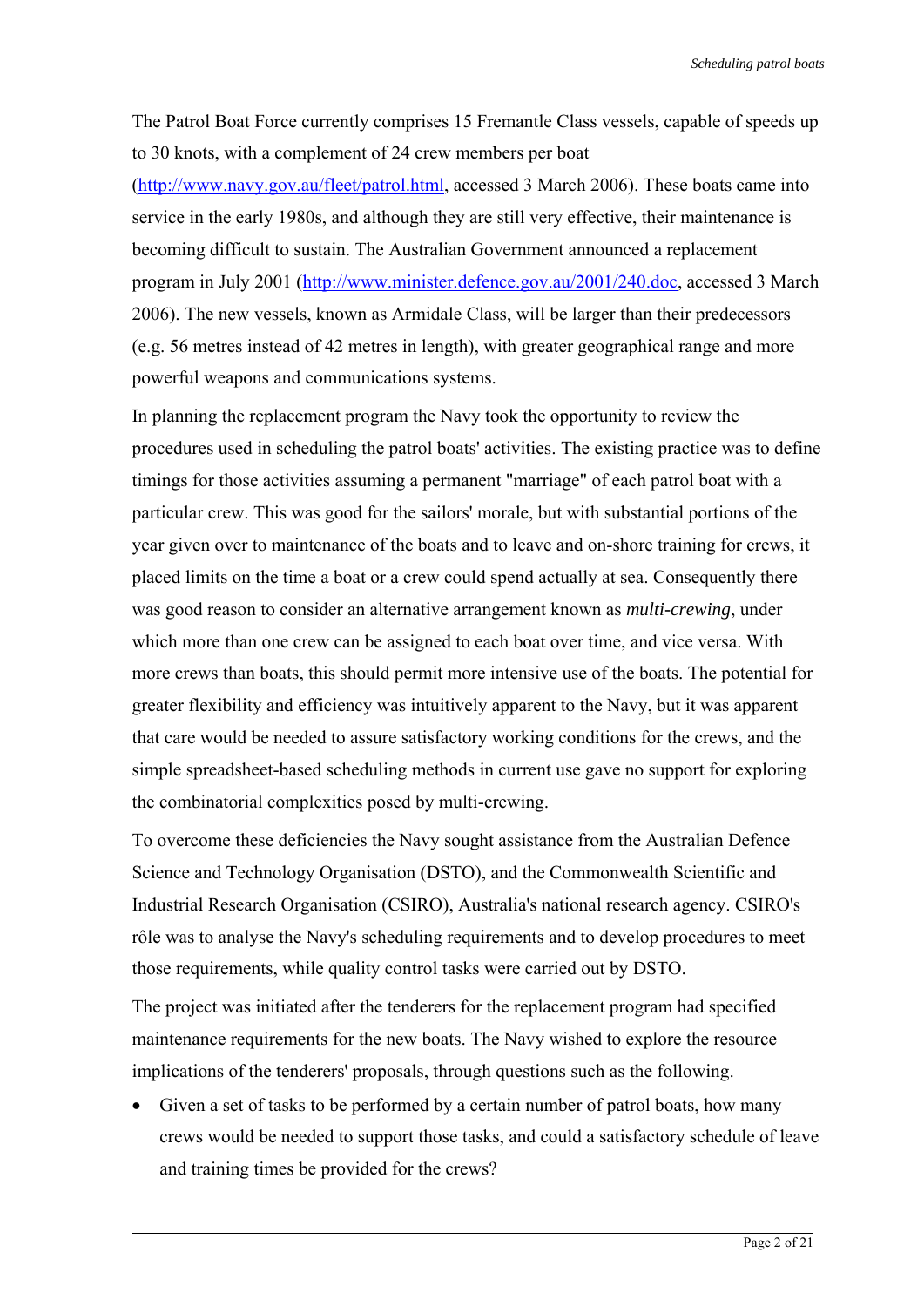- What overheads would be involved in multi-crewing, in terms of travel and other costs incurred by change-overs between crews?
- What would be the smallest number of boats that must be purchased in order to ensure support for the expected tasks?

To help the Navy to find answers to questions like these, our approach has been to emulate the scheduling process. Although a voluminous literature exists on scheduling and staff rostering (Ernst, Jiang et al. 2004), the problem considered here is distinctive in that it requires (in effect) two conventional problems to be solved simultaneously. In particular, a solution will comprise schedules for both boats and crews, linked by way of a common set of activities (i.e. the deployments of the boats). This involves a departure even from recent research on integrated vehicle and crew scheduling (Haase et al. 2001, Cordeau et al. 2001, Freling et al. 2003), in that it requires the timing of all activities.

To address these conditions we have developed a specialized software package to plan the efficient use of crews and boats, called CBM ("Crews, Boats and Missions"). The package uses a range of optimization techniques, including steepest-descent improvement, simulated annealing, and specialised constructional heuristics. In a parallel investigation, we have applied Integer Linear Programming techniques (ILP) to the scheduling problem, in an effort to provide a benchmark for the evaluation of CBM.

In the next Section of this paper we outline the scheduling conditions addressed in the project. In subsequent Sections we describe the problem-solving framework adopted for CBM, the handling of scheduling conditions within that framework, and key aspects of the CBM annealing procedure. We then describe the decomposition and formulations used in the ILP algorithms, and report the outcomes of computational tests. We conclude with a discussion of our experience in developing and applying the procedures.

# Scheduling conditions

The scheduling problem addressed here follows from a set of decisions taken by the Navy with respect to workload and resource allocations over a given period. Those decisions define, in aggregate, the activities to be performed, and the numbers of crews and boats available to perform the activities. The main scheduling tasks then are to establish timings for all the activities, and to assign each activity to a specific boat and a specific crew. Associated tasks are to assign each crew to a "home port", and to determine the location of each boat when not deployed at sea.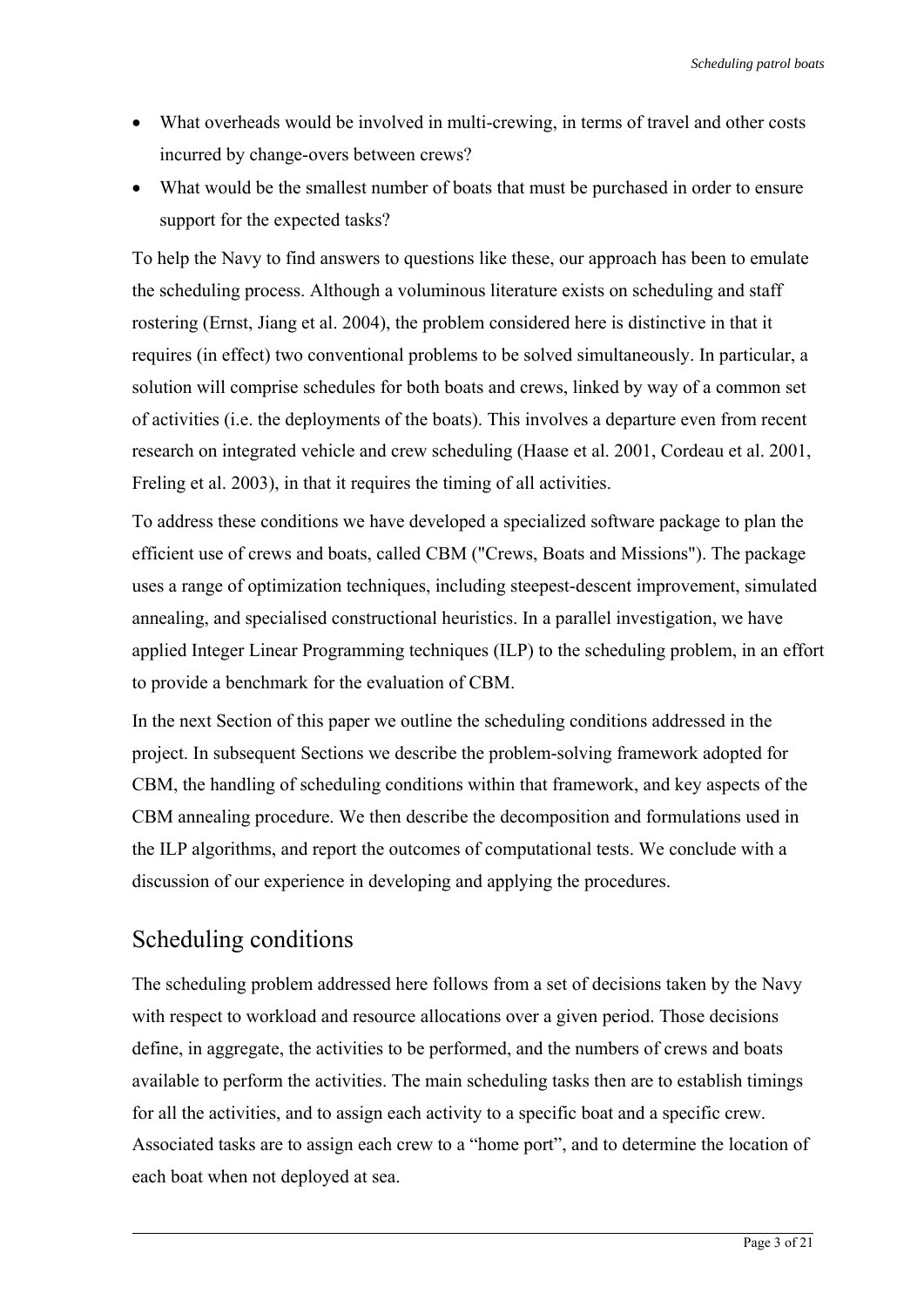The scheduling period of primary interest to the Navy is a calendar year, and the "atomic" time-unit is a week. We explain the various conditions below; further details are given in Tables 1-3, and under the heading "Handling scheduling conditions", below.

#### **Activities of boats**

The main activities of a patrol boat are its maritime *deployments*. A *mission* involves the deployment together of one or more boats at the same time: it comprises a certain number of boats (typically one or two), and has a certain duration (typically between one and eight weeks). The geographical attributes of a mission are considered irrelevant in the scheduling context. One type of mission with specific constraints is a *workup*, which provides "handson" training for the crews of all the participating boats, except for a *consort boat*. The Navy specifies the work of the Patrol Boat Force as a set of *mission groups*, each group comprising a specified number of missions of a particular type that are to be planned during a specified time-window. For example, a mission group might be defined as six fisheriespatrol missions, each of three weeks duration and requiring a single vessel, spread evenly in the period from March to November.

When not deployed at sea each boat is located at a port (Darwin or Cairns). With multicrewing, a boat returns after each deployment to the home-port of the crew assigned to that deployment; this port is also the place where any maintenance activity scheduled before the next deployment will be carried out. The time taken by a boat to reach or return from a deployment is considered negligible for scheduling purposes. Apart from planned deployments, provision must be made for unexpected contingencies, called *surge* conditions. For this purpose the schedule must reserve a certain minimum number of "uncommitted" boats in port at all times.

*Maintenance* is pre-specified as a set of activities to be performed on each boat, each with a particular duration and a time-window within which the activity must be performed. The scheduling process must then define the time and the port at which each maintenance activity is to be performed. Maintenance activities on a given boat can overlap in time, and no restriction is placed on the location of a maintenance activity except for a limit on the total number of boats in maintenance at each port at any given time.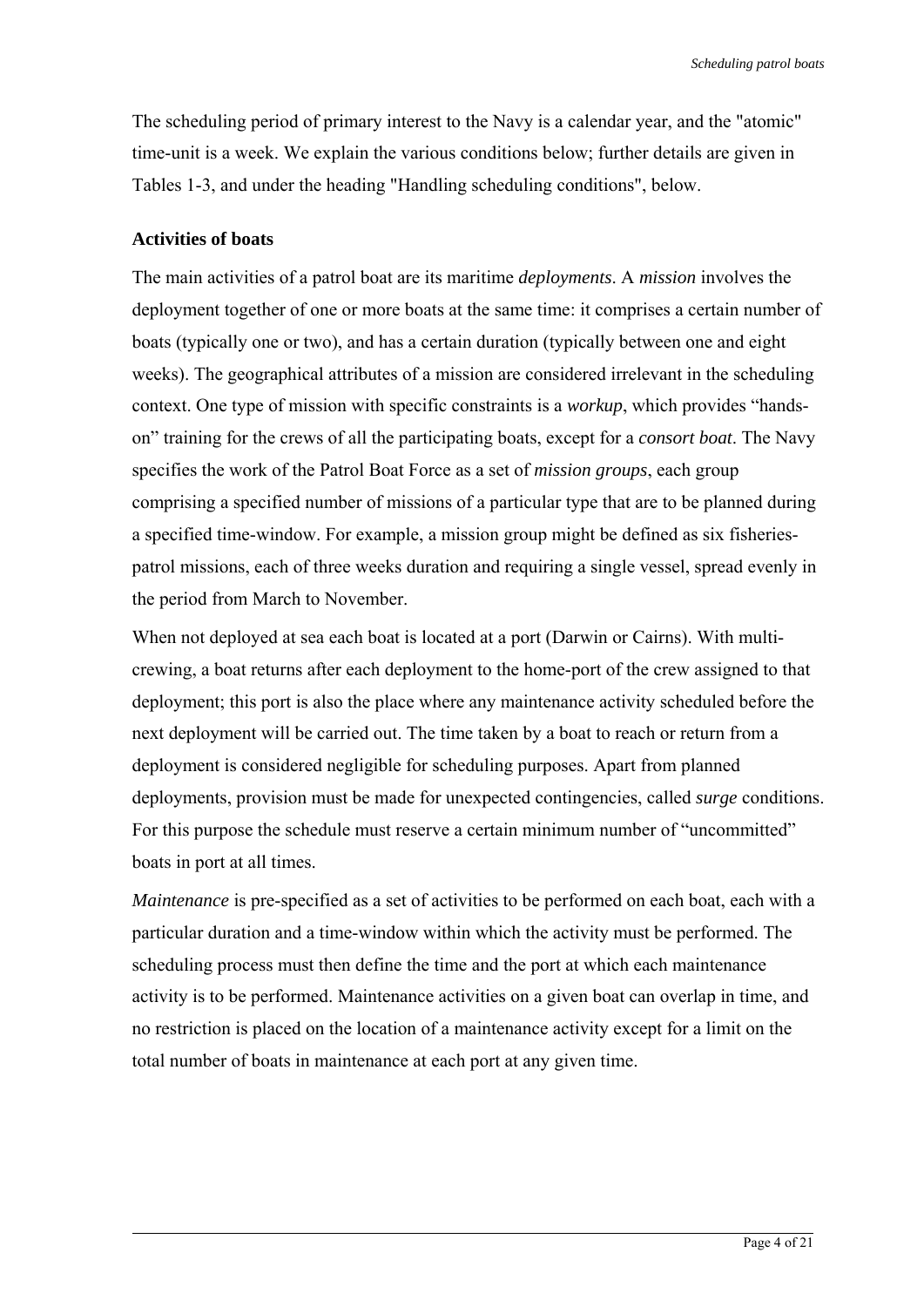*Scheduling patrol boats*

#### **Activities of crews**

The main activities of crews are *deployments* at sea, *on-shore training* and *leave*. An *operational cycle* is a period between successive deployments of a crew. Because we assume that all activities are undertaken simultaneously by all members of a crew, we need not consider crew members as individuals. Furthermore, we make no prima facie distinction between crews: a scheduling problem merely specifies a certain number of crews based at each port.

Detailed requirements are defined for the three kinds of crew activity mentioned above. In the first place, each crew must be assigned to no more than one workup mission during the year, and the crew should be assigned to same boat for the workup and for the crew's next deployment after the workup. Secondly, each crew must have at least a week of on-shore training and other naval activities after each of its deployments. Thirdly, an annual quota of seven weeks' leave is defined for each crew, allocated if possible in blocks of three or four weeks; furthermore, the leave-blocks are required to be spread approximately evenly through the year, coinciding with school holidays as far as possible.

#### **Workload and handovers**

Several conditions are designed to equalize workloads over time and amongst crews and boats. These include objectives to make the timing of missions as nearly equal as possible within the time-windows of the mission-groups, and to equalize the operational cycles of all crews. Similarly, upper and lower limits are placed on the total deployment-time in each month, and on the total length of a crew's deployments during the year.

Some further conditions are associated with the practice of multi-crewing. A handover occurs when a boat's current crew is replaced by another crew; the handover is *remote* if the two crews have different home ports. Associated objectives are to minimize the total numbers of both handovers and of remote handovers. The first of these is concerned with the extra work incurred when one crew replaces another on a boat, the second with the cost of flying a crew to a port other than its home port. In addition, limits are placed on the number of boats to which any crew can be assigned during a year, and on the number of crews assigned to any boat.

A notation for the scheduling problem is given in Table 1. This provides the basis for the definition of objectives and constraints, as set out in Tables 2 and 3 respectively.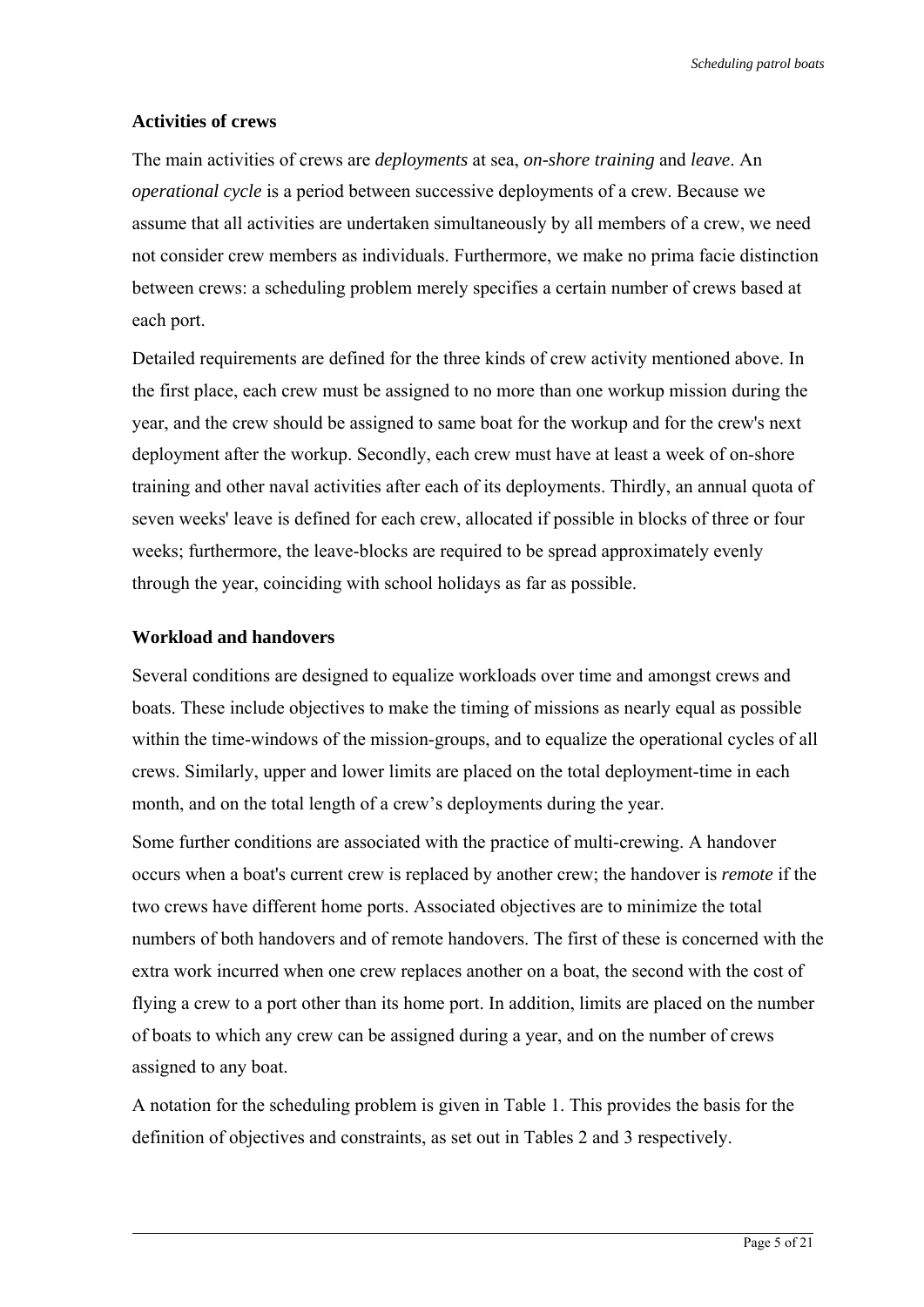#### *Table 1: Notation for problem specifications*

#### *Table 2: Objectives*

#### *Table 3: Constraints*

#### CBM: scheduling framework

Because of the evident impracticality of handling all the conditions simultaneously, we adopted a multi-stage scheduling scheme for CBM. The three main modules are outlined below, with reference to the conditions identified in Tables 2 and 3.

- 1. *CBM-FAS*. A Fleet Activity Schedule (FAS) defines timings for all maintenance activities and missions. The CBM-FAS module uses a steepest-descent improvement heuristic, with the search neighborhood comprising all re-timings of all maintenance activities and missions, subject to the time-window constraints. The primary criterion is objective O1 (spread missions evenly).
- 2. *CBM-COP*. A Combined Operations Plan (COP) assigns timed activities to individual boats and crews. The CBM-COP module instantiates the deployments of each mission, and arbitrarily assigns the deployment and maintenance activities (with timings inherited from the CBM-FAS stage) to crews, boats and ports. A simulated annealing procedure is then used to improve the assignment, with a search neighborhood comprising reassignments of deployments with respect to boats or crews, exchanges of assignments in these respects, and changes to the maintenance timings defined originally by CBM-FAS. The objective is primarily concerned with crew equity considerations (Objectives O2 and O3b) and handover reduction (Objectives O5 and O6).
- 3. *CBM-LAT*. A Leave and Training Plan (LAT) allocates leave and training activities to each crew, using a specialized heuristic procedure in which the focus is on crew satisfaction criteria (Objectives O3c and O3d).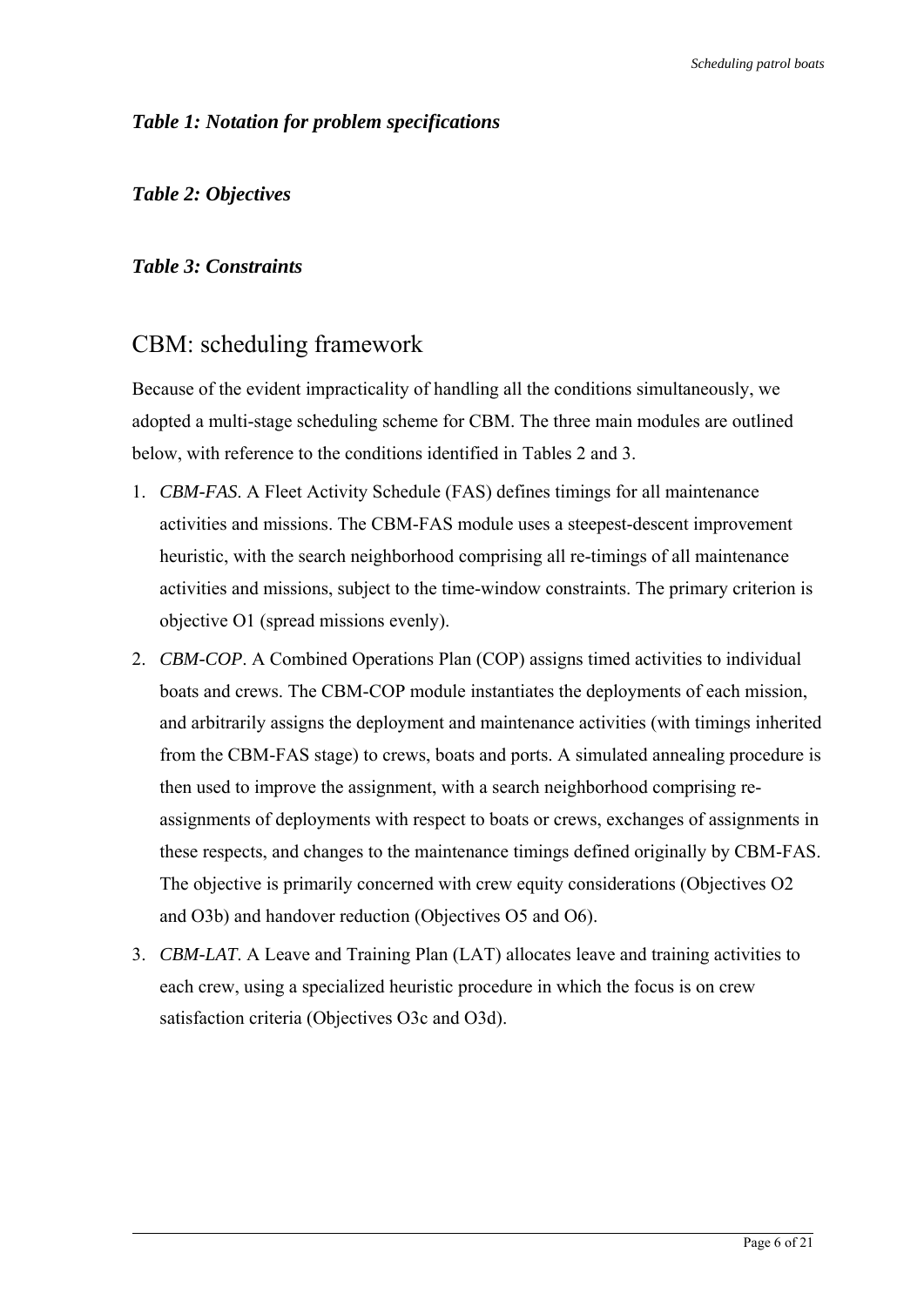This scheme involves a progression from broad to more detailed scheduling decisions: there is obviously a danger that sub-optimal decisions are locked-in at too early a stage, but this is avoided in practice by the ability to generate a range of solutions by iterating through the system. In particular, alternative plans can be generated through the use of randomised starting plans (e.g. multiple FASes, then multiple COPs for each FAS), which can be built easily with constraints relaxed under the soft constraint mechanism discussed in the following Section. The most extensive search is reserved for the COP stage, as reflected in the computational behaviour of the procedures; for example, in the computational tests described later in this paper, the execution times for CBM-FAS, CBM-COP and CBM-LAT were approximately in proportions 1 : 1000 : 0.1.

#### CBM: handling scheduling conditions

In CBM we treat most of the scheduling constraints as "soft", by way of penalty components in the objective function. That is, the total cost to be minimized in each case is a weighted sum of simple costs associated with objectives, and penalty costs arising from violations of constraints (see Tables 2 and 3, column 4). The penalty mechanism includes several constraints that are "logically hard"; for example C8 and C16 say that a crew or a boat can do only one thing at a time, and incur penalties based on the total extent of any temporal overlaps in these respects. Other hard constraints (e.g. C1 and C2) are handled procedurally. The constraint mechanism includes internal scaling factors as well as externally-defined weighting factors, both types of factor being applied within the optimization procedures as multipliers to the "raw" costs defined in Tables 2 and 3. The scaling factors convert the cost components to a common measure (boat-weeks), and so facilitate adaptation to problems of different size. The weighting factors are parameters indicating the relative importance of the various cost components. We determined their relative magnitudes by a process of trial and error, with the aim of assuring satisfaction of the hard constraints, while retaining sensitivity to the soft constraints (the set of values adopted in practice range from 1 to 150).

An interesting point regarding relations between the scheduling conditions and the framework outlined earlier concerns the use of overlapping criteria, where a single underlying intention may be reflected in several different constraints and objectives. Nearredundancy of this kind in the scheduling requirements mostly reflected specific client requirements, but it often also served a strategic purpose, where criteria with aggregate impacts in early stages of the problem-solving framework may help to ensure satisfaction of detailed conditions applied later on, as indicated below.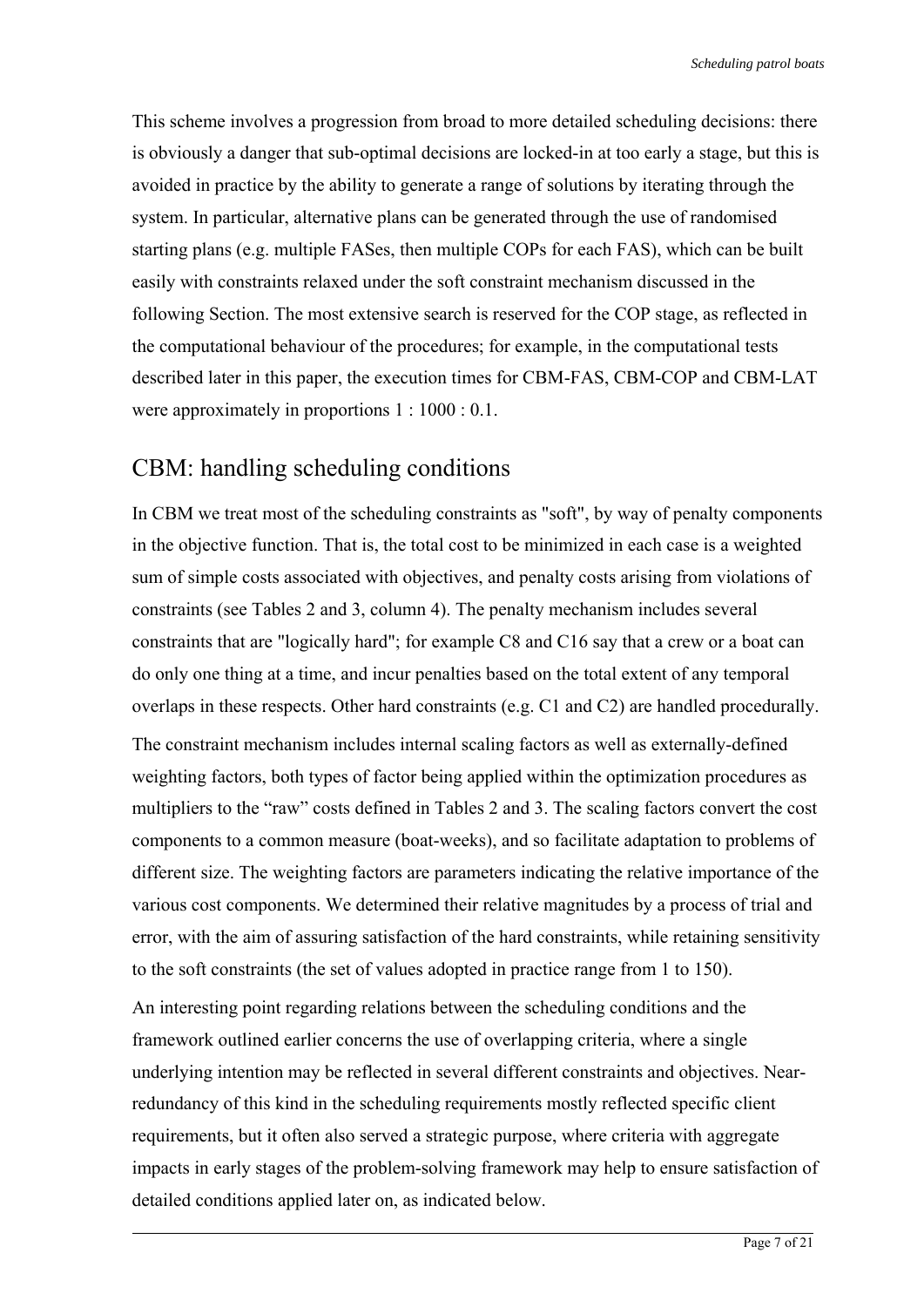- a. O3a penalizes missions scheduled during school holidays. Optimizing the FAS in this respect helps to ensure that CBM-LAT can obtain a good result with respect to O3b (regarding leave for crews during school holidays).
- b. C3 states that the total number of boats deployed and under maintenance in each week must not exceed the total number of boats. Satisfying this condition in the FAS ensures prima facie feasibility in the COP with respect to C16 (two activities cannot occur at the same time).
- c. C6a states that the total number of boats under maintenance in any given week must not exceed the total maintenance capacity of all ports. Satisfying this condition in the FAS ensures prima facie feasibility in the COP with respect to C6 (individual port capacities should not be exceeded).
- d. O1 favours spreading missions evenly over each mission-group's time-window. Optimizing the FAS in this respect helps to ensure acceptable results with respect to COP conditions such as O2 (regular operational cycles for each crew).
- e. Optimizing the COP with respect to O2 (regular operational cycles for each crew), O3b (at least one non-deployment period coinciding with school holidays), C9 (limiting each crew's total deployment activity), and C13 (at least one week to separate each successive pair of missions) helps to ensure acceptable results with respect to the LAT criteria concerned with crew activity timings.

### CBM: annealing procedure

Simulated annealing is well-established as a technique that emulates phase-change processes in physics, gradually "cooling" a solution until it reaches a stable (and potentially optimal) form (Laarhoven and Aarts 1987). We chose it for the CBM-COP module because of its suitability to complex problems, notably its ability to escape from local optima through the use of protracted cooling schedules. We use the following notation to describe the simulated annealing scheme used in CBM-COP.

- $t$  Current temperature.
- *cop* Current plan.
- *cop\** Least-cost plan found so far.
- *z(cop)* Cost of current plan.

MaxTemp – Initial temperature ( $\approx 25.0$ ).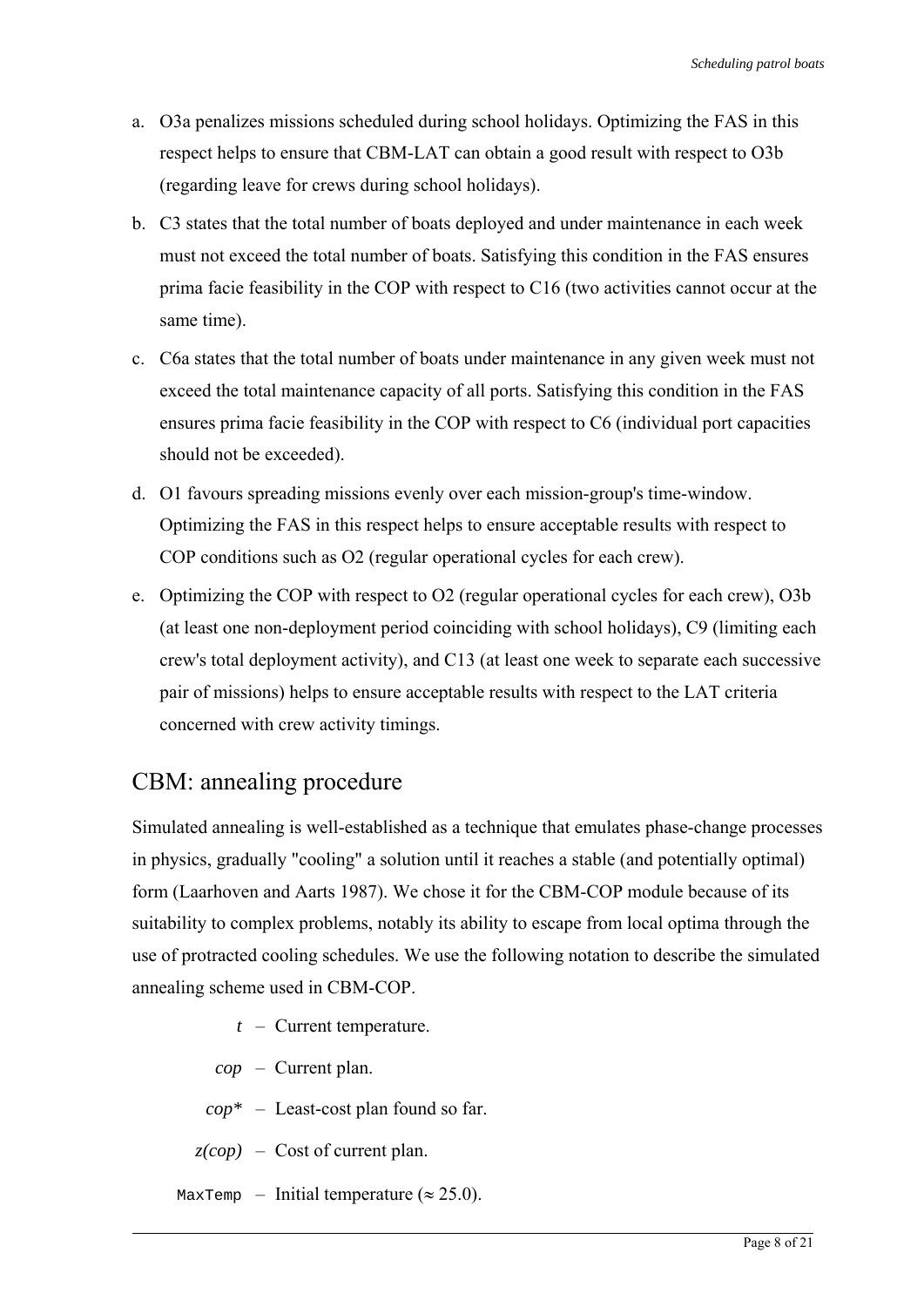MinTemp – Terminal temperature ( $\approx 10.0$ ).

ItersPerTemp – Number of tests to be performed at  $t \approx 2000$ .

CoolRatio – Factor to be applied to *t* after ItersPerTemp tests ( $\approx 0.9995$ ).

The annealing procedure was implemented initially in the following "standard" form.

- 1. Construct the initial *cop* with arbitrary assignments of deployments to crews and boats, subject to the activity timings given in the FAS. Define  $cop^* = cop$  and  $t = \text{MaxTemp}$ .
- 2. Do the following ItersPerTemp times.

Obtain a modified plan *cop'* by random selection in the neighbourhood of *cop*, that is, by considering all available deployment-moves, deployment-swaps, and (subject to timewindows) all maintenance re-timings. Calculate the resulting increase in cost  $\delta$  ( $\delta$  = *z*(*cop'* ) - *z*(*cop*)), then:

- 2a. If  $\delta \le 0$ , accept the change  $(cop \leftarrow cop')$ , and if  $z(cop') \le z(cop^*)$ ,  $cop^* \leftarrow cop'$ .
- 2b. If  $\delta > 0$ , accept the change (*cop*  $\leftarrow cop'$ ) with probability  $e^{-\delta/t}$ .
- 3. Apply cooling to  $t (t \leftarrow t \cdot \text{coolRatio})$ . Then if  $t \geq \text{MinTemp}$ , repeat step 2; otherwise stop.

By itself this scheme did not yield the consistent downward trend in solution cost predicted by classical annealing theory; instead, the cost tended to fall rapidly in the initial stages of cooling, thereafter fluctuating without substantial further improvement, even with lengthy cooling schedules (e.g. with  $\text{coolRatio} \approx 0.9999$  and  $\text{ItersPerTemp} \approx 20000$ ). This difficulty may be explained in broad terms by the large number of different cost components, and the mathematically irregular linkages between them.

To achieve more consistent and reliable performance we extended the annealing framework in several respects, with the general aim of focussing the procedure on "productive" regions of the search space (see Dowsland 1993). The extensions are outlined below.

a. The most important extension is concerned with control over the overall trend of the search. We found that after a  $\text{cop}^*$  was reached (i.e. after  $\text{cop}^* \leftarrow \text{cop}'$  in step 2a), the value of *z*(*cop*) sometimes would follow an upward trend, and then remain substantially higher than *z*(*cop*<sup>\*</sup>) until the end of the run. To prevent such divergences from the (presumed) region of "good" solutions, we monitor the length of any sequence of changes to *cop* without improvement in  $\cos^*$ , and restore  $\cos \leftarrow \cos^*$  when the length reaches a predefined limit  $r^{\text{o}}$  reachers ( $\approx 200$ ).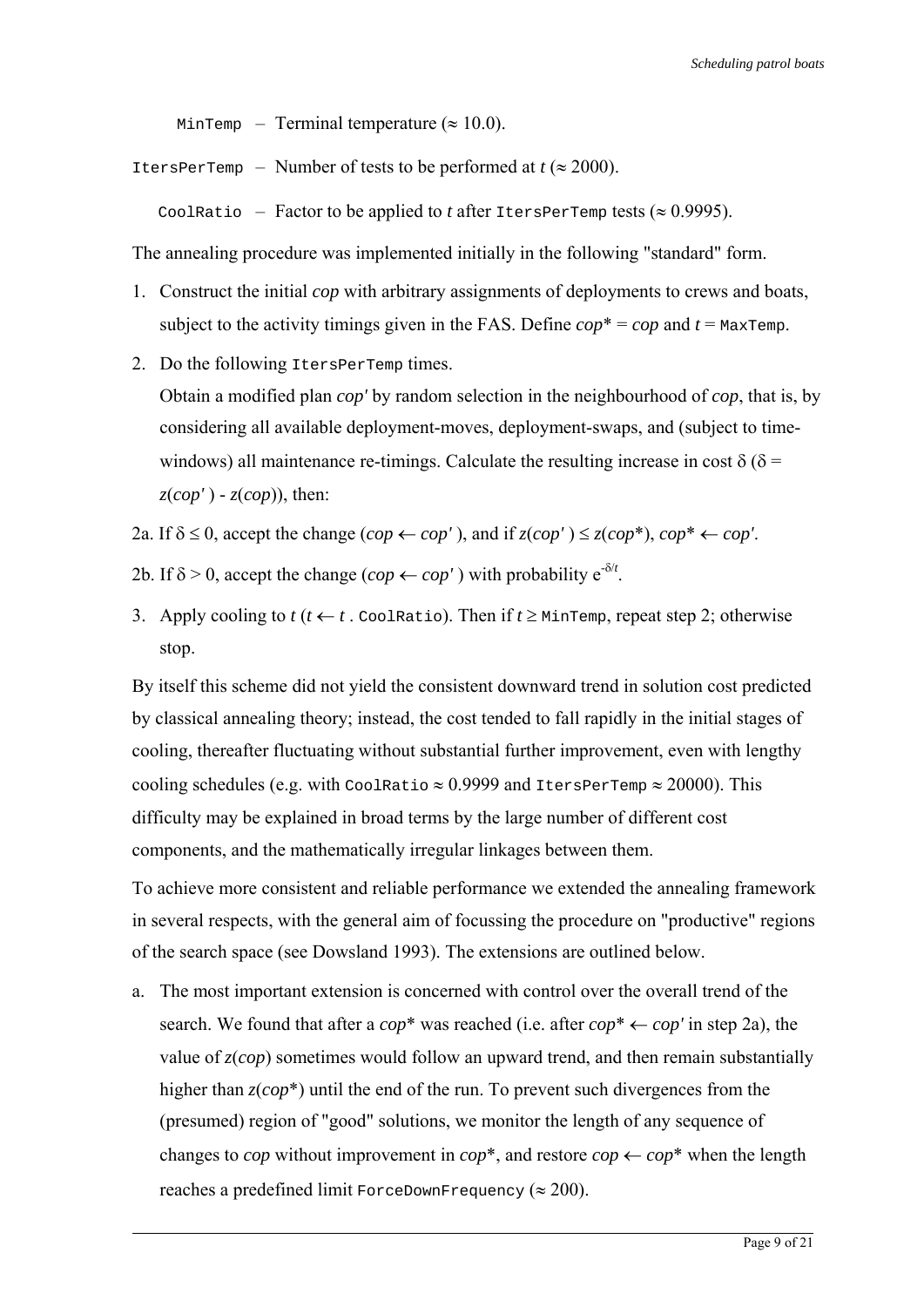- b. Several extensions were designed to speed up optimisation. The implementation of the neighbourhood-scan operation in step 2 is very efficient, allowing the testing of changes at a rate of more than 50,000 per second (for hardware details see "Computational tests", below). Even so, the basic procedure was wasteful in that it accepted very few changes once a "middle range" of temperatures is reached. To curtail futile searching, we define several additional parameters which can take precedence over the ItersPerTemp and MinTemp limits in steps 2 and 3 under certain conditions:
	- MaxUphillPerTemp ( $\approx$  500): limit on the number of non-improving changes made at any given temperature. After this limit is reached, only improving moves are accepted at the current temperature.
	- MaxRejectRun ( $\approx 100$ ): limit on the number of consecutive rejections allowed at temperature *t*. When this limit is reached, the annealing procedure proceeds immediately to the next temperature.
	- MaxFlatToFreeze ( $\approx$  500000): maximum number of changes to test without improvement to the least-cost plan. When this limit is reached, the annealing procedure terminates without waiting for the temperature to reach MinTemperature.
- c. We allow control over the annealing procedure's view of the search neighbourhood, by means of parameters specifying the aggregate distribution of change-types to be tested. The aim here is to focus attention on the more fruitful types of changes, which (as we found) were swaps and, to a lesser extent, moves. The parameters are MissSwapPortion  $(\approx 0.5)$  and MaintShiftPortion  $(\approx 0.2)$ , specifying the numbers of mission-swaps and maintenance-shifts respectively, in proportion to total changes. For example, if these parameters have values 0.5 and 0.2 respectively, the overall proportions of swaps, moves and shifts tested during the annealing run are approximately 50%, 30% and 20%.

### ILP: decomposition and formulations

Our initial intention in developing a solution procedure based on integer linear programming (ILP) was to obtain exact benchmarks against which to assess solutions obtained from CBM. It was soon apparent however that available ILP codes could not handle all the scheduling criteria in a single step. We therefore devised instead a decomposed approach, still with the intent of "benchmarking" CBM. As in CBM, the respective stages are run sequentially, with the outputs of each stage fed as inputs to the next stage. The stages are similar to those in CBM, but with a less unified coverage of the tasks covered by CBM-COP and CBM-LAT.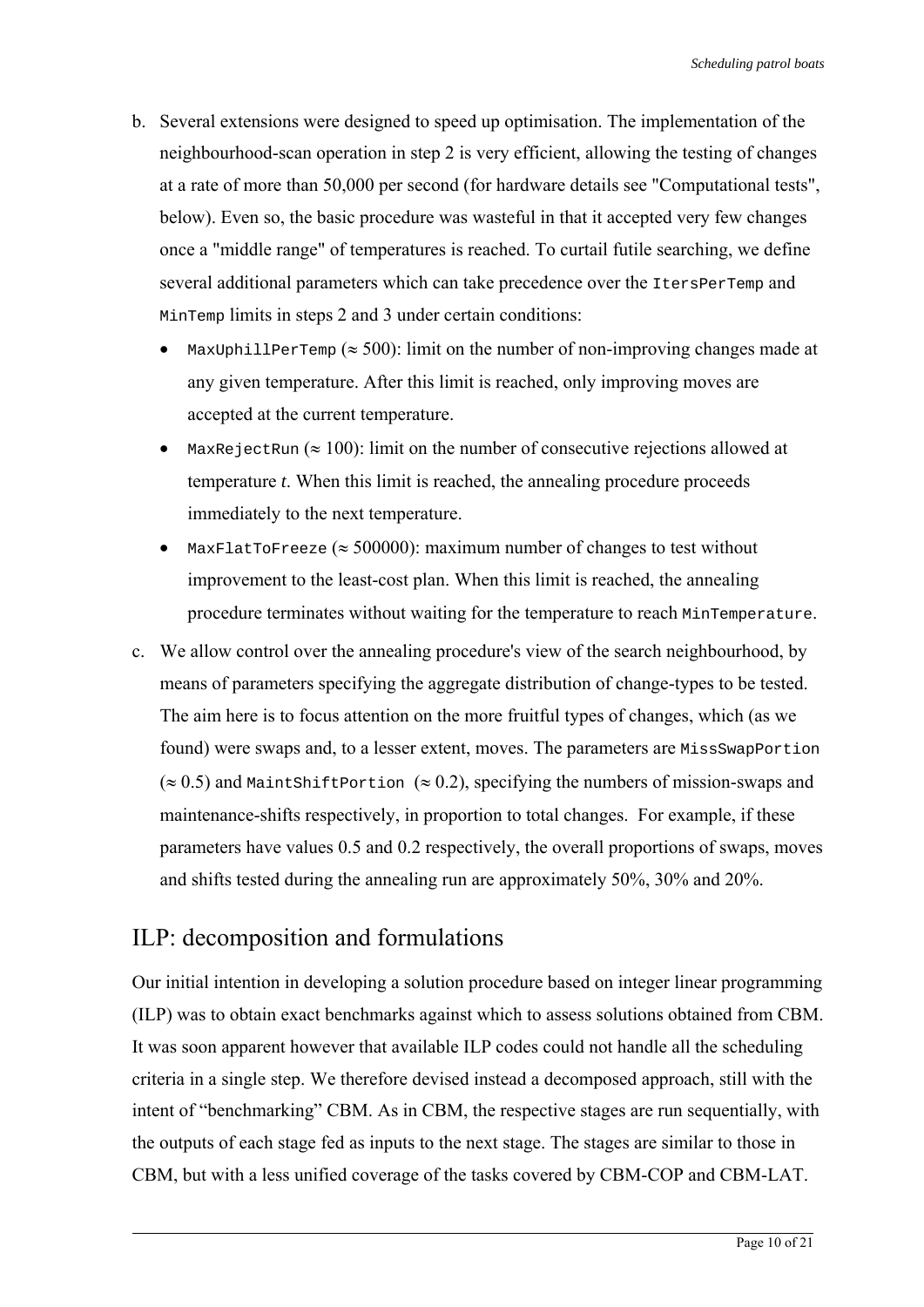*Scheduling patrol boats*

#### *Table 4: ILP modules*

As indicated in Table 4, there are four ILP modules, concerned respectively with the construction of a FAS (ILP-FAS, like CBM-FAS), a Crew Activity Plan (ILP-CAP), a Boat Activity Plan (ILP-BAP), and Port Assignment Plan (ILP-PAP). The ILP implementation is quite complex, as indicated by the numbers of constraint-sets used (for details see Horn et al. 2003). It is however limited in its treatment of operational cycle lengths (O2 is not applied), and of the "sequence-based" criteria concerned with handovers, remote handovers and workup requirements (O5, O6 and C21 respectively). Of these, the treatment of O5 is of particular interest. Our investigations showed that an exact formulation of O5 in the ILP-BAP stage would pose a multiple travelling salesman problem, and hence a large and intractable ILP. To avoid this, we addressed handovers via a proxy measure analogous to that used in C18. With  $nc<sub>b</sub>$  denoting the number of crews using a boat *b* to perform deployments during the planning period, the objective is to minimize the sum of  $nc<sub>b</sub>$  taken over all boats. We used a similar proxy to handle remote handovers (O6) in ILP-PAP.

#### Computational tests

We ran tests of the CBM and ILP procedures for a scenario representing expected working conditions, with variants defined in terms of the size of the Patrol Boat Force. The basic scenario assumes 15 crews and 2 ports, and the work to be performed during a year comprises 22 maintenances (two maintenances on most boats), 11 mission-groups, 78 missions, and 101 deployments. The variants are referred to here as B-10, B-11 and so on, indicating numbers of boats ranging from 10 to 15. Of these, B-10 indicates a limit of feasibility (i.e. no feasible solution has been found at this level of multi-crewing), while at the other extreme, B-15, with one boat for each crew, is a single-crewing arrangement. The CBM tests were run on a Dell Optiplex PC with a 1.7GHz Pentium-4 processor. The ILP tests were run on a 500MHz Dec Alpha, using CPLEX (CPLEX 2001). A non-zero *optimality gap* parameter was used when applying CPLEX to ILP-FAS, ILP-CAP and ILP-BAP, in order to avoid excessive running times; consequently the solutions found by the various ILP modules are in some cases sub-optimal.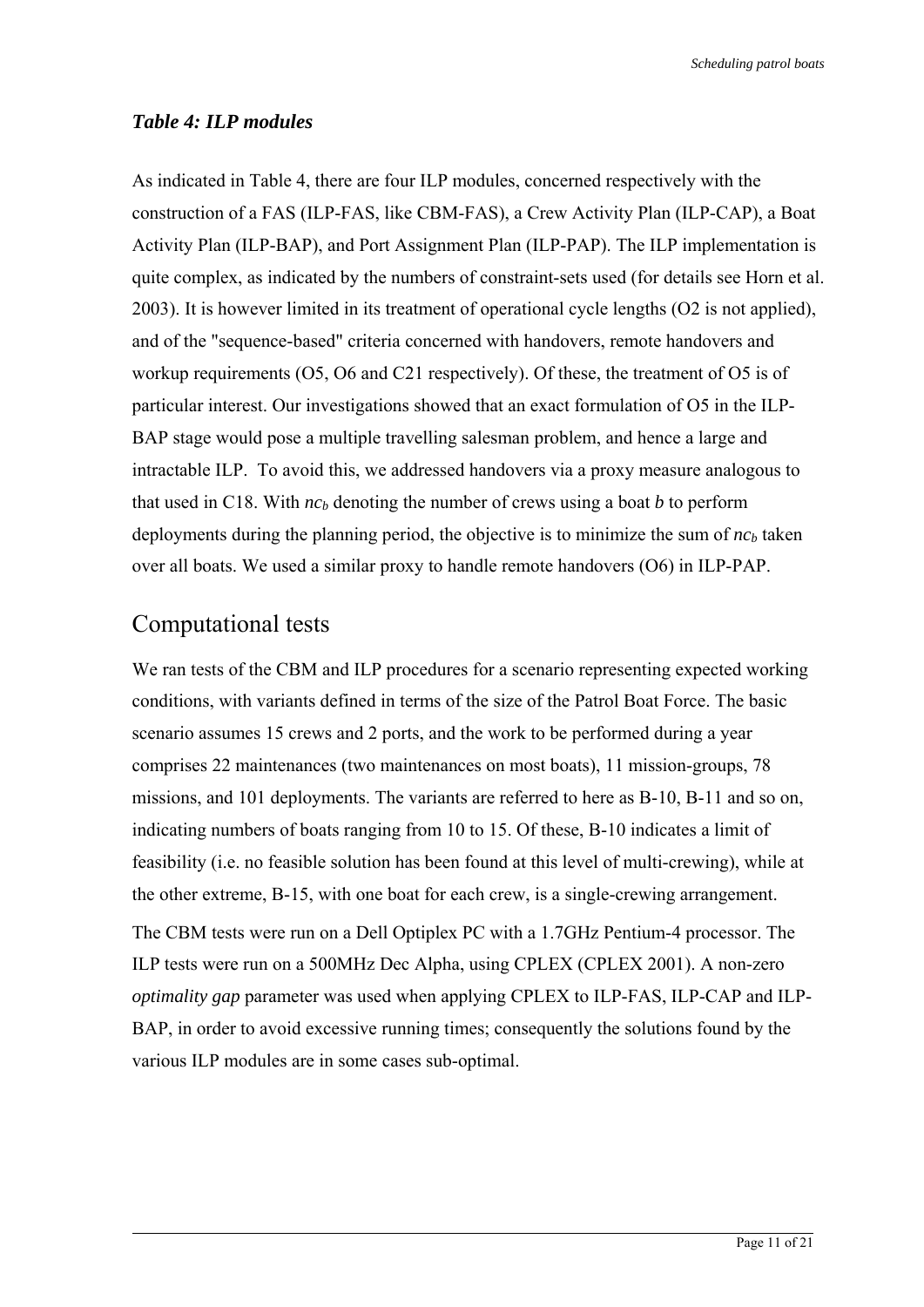Table 5 shows the results from the CBM and ILP procedures for each of the test problems. The CBM results in each case refer to a least-cost scheduling plan *P\**, chosen from 100 full solutions generated for the problem; in particular, 10 COPs obtained for each of 10 FASes yielded 100 different plans, of which *P\** was defined as a matched pair (FAS,COP). The criterion for selecting *P\** was the total weighted cost *Z* (see below).

The first part of the table shows unweighted costs for the main objectives and constraints, as defined in the rightmost columns of Tables 2 and 3. Aggregate weighted costs are shown in the rows labeled  $Z_{FAS}$ ,  $Z_{COP}$  and  $Z(Z = Z_{FAS} + Z_{COP})$ . For uniform comparison, all the costs have been calculated using the CBM code. In all our tests, the scheduling plan with the least value of  $Z$  also has the least  $Z_{COP}$ , presumably due to substantive dependencies between a COP and its underlying FAS. The last row of the table shows the total elapsed CPU time for each scheduling run (for CBM this is the time to generate all 100 solutions in each run).

#### *Table 5: Computational tests of CBM and ILP*

As the results show, CBM produced solutions for every problem, although the COP produced for B-10 included serious infeasibilities (i.e. violations of C3 and C16). The ILP procedures found a FAS for every problem except B-10, and a COP for every problem except B-10 and B-11. The availability of good plans that use fewer boats than crews indicates the feasibility of multi-crewing as a scheduling strategy.

While the FASes produced by the ILP procedure were of better quality than those from CBM, the COPs were consistently better from CBM than from ILP. These differences can be attributed mainly to differences in problem decomposition: CBM has effectively two stages so far as the main scheduling decisions are concerned, and is therefore more likely than ILP (with four stages) to obtain "globally good" results. Also, as indicated previously, several criteria are not addressed directly in the ILP models.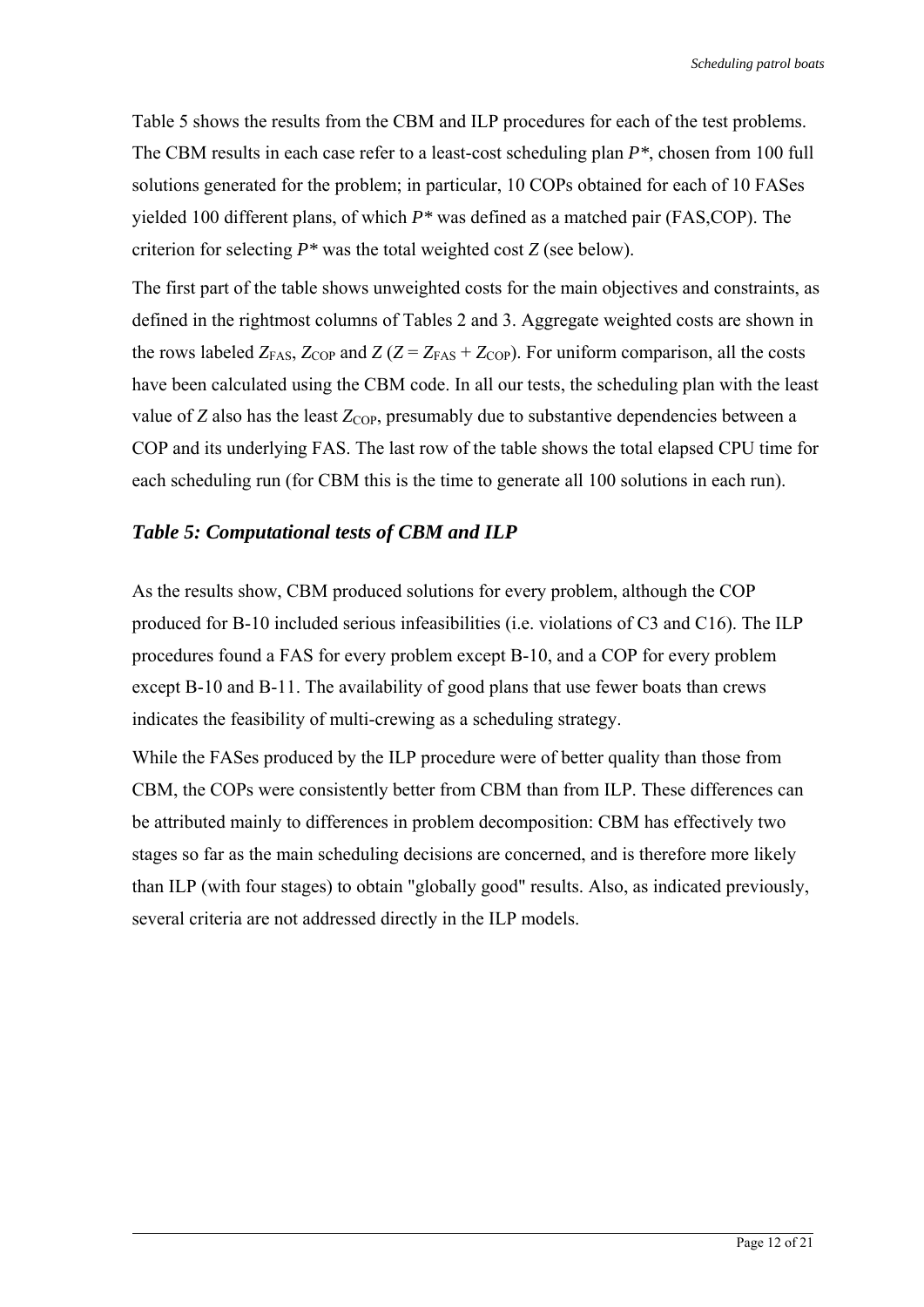*Scheduling patrol boats*

# Conclusion

A major emphasis of the work reported here has been to model a problem in terms that are faithful to the nuances and complexities of actual conditions, for example with respect to the assurance of good working conditions for the Patrol Boat crews. This approach has yielded a set of criteria that are more extensive and irregular than those reported in the classical scheduling literature. In CBM however we have succeeded in addressing those criteria with an effectiveness that is indicated both by the computational tests reported above and by informal discussion with Navy clients.

In logistical terms, the research shows that revisions to the crewing and maintenance régimes of the Patrol Boat Force can lead to substantial improvements in efficiency while maintaining crew satisfaction, and ensuring at the same time that the patrol boats can meet their on-going and emerging commitments. In addition, following its use of CBM in the patrol boat replacement program, the Royal Australian Navy has confirmed the value of CBM in relation to key questions concerning the numbers of boats required, and maintenance and crewing régimes.

It is intended in future to adapt CBM for operational use, as part of a decision support system to aid in the ongoing management of patrol boat operations. Although this will require some revisions to scheduling conditions (e.g. allowing some decisions to be made in advance) and assumptions (e.g. regarding temporal scope and granularity), the solution framework described here appears to be sufficiently robust to accommodate such changes in a straightforward way.

Finally, the project raises an interesting methodological point regarding relations between exact and approximate methods in practice. The modeling of clients' requirements is more faithful in CBM than in ILP, and the solutions obtained with CBM are clearly of superior quality to those from ILP. The lesson here is that although heuristics are commonly regarded as inferior to exact methods, in practice they can be matched more precisely to the situation at hand, without sacrifice of solution quality.

# Acknowledgments

Commander Gerry Kelly of the Royal Australian Navy, and Dr. Ping Cao of the Australian Defence Science and Technology Organization, were sponsors of the project discussed in this paper. The authors thank them for their support and encouragement.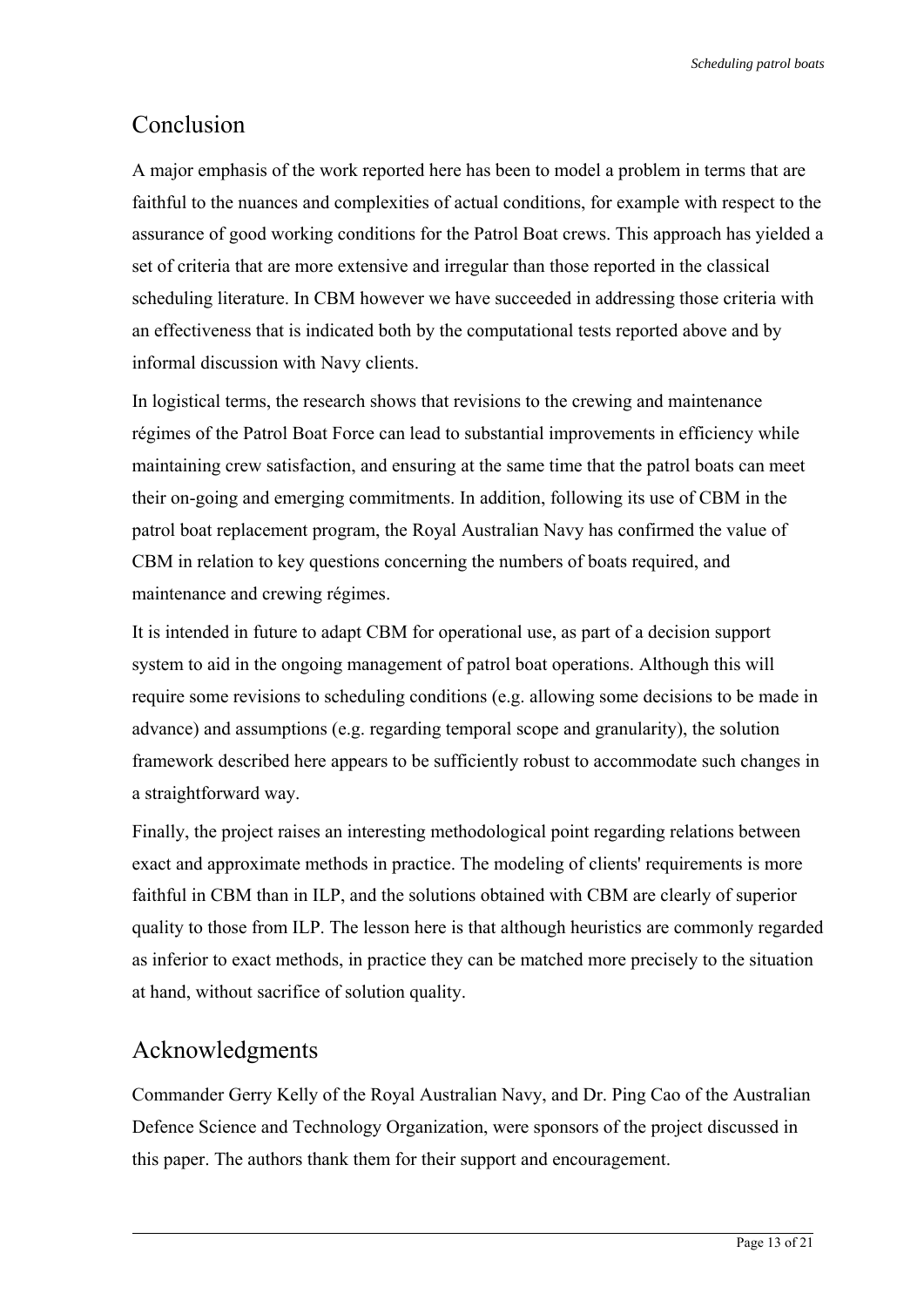### References

CPLEX (2001). CPLEX version 7.0, Users' manual for callable library. CPLEX Optimization Inc.

Cordeau J-F, Stojković G, Soumis F and Desrosiers J (2001). *Benders decomposition for simultaneous aircraft routing and crew scheduling*. Transportation Science, 35(4):375–388.

Dowsland KA (1993). Simulated annealing. In: CR Reeves (ed). Modern heuristic techniques for combinatorial problems. Wiley: New York, pp. 20-69.

Ernst AT, Jiang H, Krishnamoorthy M, and Sier D (2004). Staff scheduling and rostering: A review of applications, methods and models. European Journal of Operational Research 153(1): 3-27.

Freling R, Huisman D, and Wagelmans APM (2003). *Models and algorithms for integration of vehicle and crew scheduling*. Journal of Scheduling, 6(1):63–85.

Haase K, Desaulniers G, and Desrosiers J (2001). *Simultaneous vehicle and crew scheduling in urban mass transit systems*. Transportation Science, 35(3):286–303.

Horn MET, Jiang H and Kilby PJ (2003). Scheduling the Australian Patrol Boat Force. CSIRO Mathematical and Information Sciences Technical Report, CMIS 03/169.

Laarhoven van PJM and Aarts EHL (1987). Simulated Annealing: Theory and Application. Reidel: Dordrecht.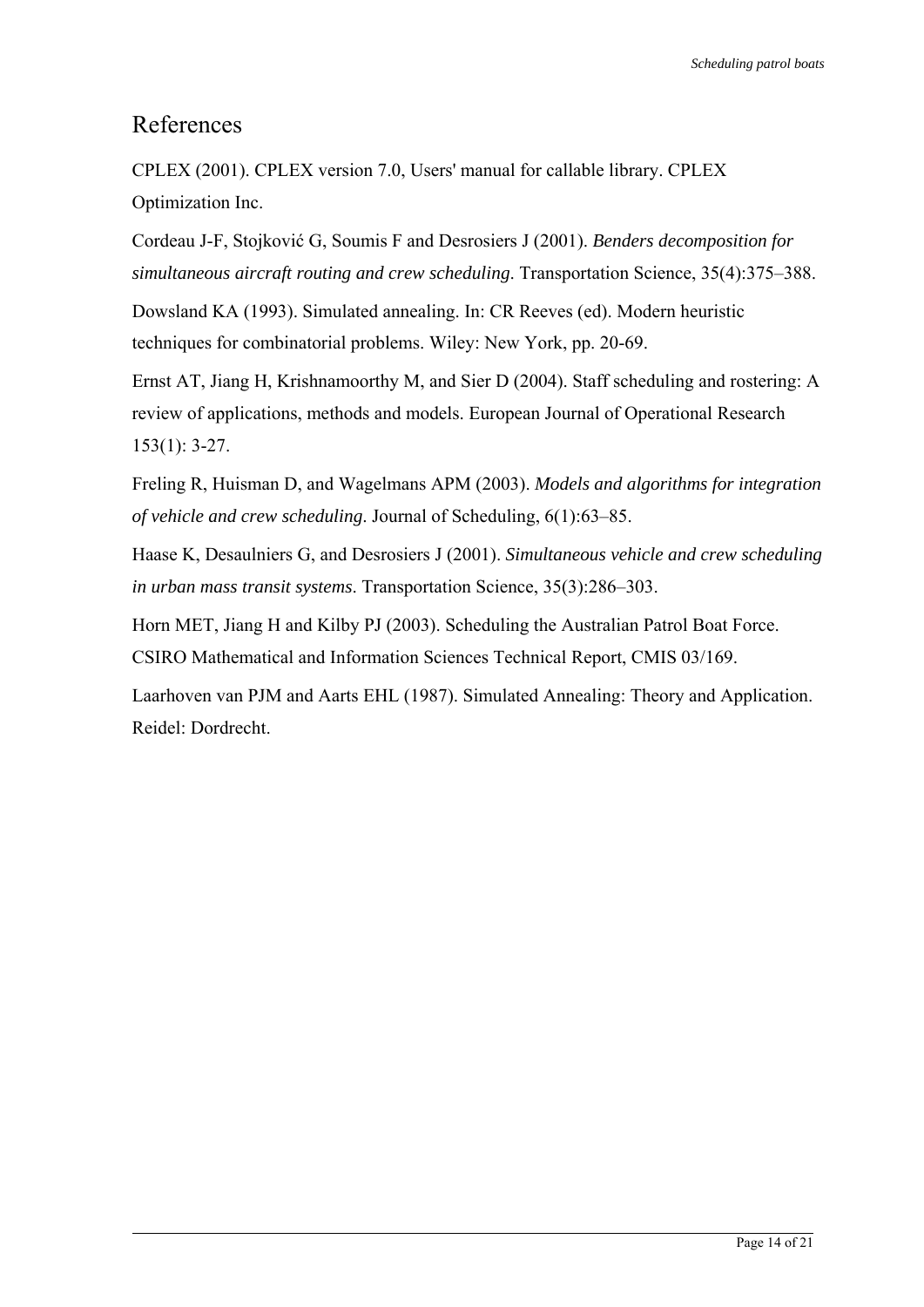| <b>Symbol</b>       | <b>Definition</b>                                                                                                                        | <b>Constraint</b> |  |  |  |  |
|---------------------|------------------------------------------------------------------------------------------------------------------------------------------|-------------------|--|--|--|--|
| B                   | The set of boats specified for the problem, distinct with respect to<br>their maintenance requirements.                                  |                   |  |  |  |  |
| C                   | The set of crews. In a problem specification this is merely implicit in<br>$ncrews(P)$ .                                                 |                   |  |  |  |  |
| $\boldsymbol{P}$    | The set of ports at which crews are based and where maintenance can<br>be performed.                                                     |                   |  |  |  |  |
| ΜA                  | The set of maintenances to be performed on $B$ .                                                                                         | C <sub>1</sub>    |  |  |  |  |
| MG                  | The set of mission-groups specified for the problem.                                                                                     | C <sub>2</sub>    |  |  |  |  |
| nboats              | The number of boats in the patrol-boat fleet, <i>nboats</i> = $ B $                                                                      |                   |  |  |  |  |
| nports              | The number of ports, <i>nports</i> = $ P $ .                                                                                             |                   |  |  |  |  |
| ncrews <sub>n</sub> | The number of crews for which $p$ is the home port.                                                                                      | C7c               |  |  |  |  |
| ncrews(P)           | The total number of crews to be assigned to boats,                                                                                       | C7b               |  |  |  |  |
|                     | $ncrews(P) =  C  = \sum ncrews_p$<br>$\forall p \in P$                                                                                   |                   |  |  |  |  |
| mcap <sub>p</sub>   | The maintenance capacity of port $p$ , that is, the number of boats on<br>which maintenance can be carried out at $p$ at any given time. | C6b               |  |  |  |  |
| mcap(P)             | The total maintenance capacity of all ports, $mcap(P) = \sum mcap_p$<br>$\forall p \in P$                                                | C6a               |  |  |  |  |
| wdep(MG)            | The total duration of deployments implied by $MG$ , in boat-weeks.                                                                       |                   |  |  |  |  |
| ndeps(MG)           | The total number of deployments implied by $MG$ .                                                                                        |                   |  |  |  |  |
| MinAvail            | Minimum workload per month, as a ratio of the average monthly<br>workload.                                                               | C <sub>4</sub>    |  |  |  |  |
| MaxAvail            | Maximum workload per month, as a ratio of the average monthly<br>workload.                                                               | C <sub>4</sub>    |  |  |  |  |
| MinSurge            | Minimum number of boats to be reserved at any time to meet surge<br>conditions.                                                          | C <sub>5</sub>    |  |  |  |  |
| MinDeployed         | Minimum number of annual deployment weeks for any crew.                                                                                  | C9                |  |  |  |  |
| MaxDeployed         | Maximum number of annual deployment weeks for any crew.                                                                                  | C9                |  |  |  |  |
| LeaveYearly         | Total annual leave for each crew, in weeks.                                                                                              | C10a              |  |  |  |  |
| MinLeaveBlock       | Smallest allowable leave-block for a crew, in weeks.                                                                                     | C10 <sub>b</sub>  |  |  |  |  |
| MaxLeaveBlock       | Largest allowable leave-block for a crew, in weeks.                                                                                      | C10 <sub>b</sub>  |  |  |  |  |
| MinTrainBlock       | On-shore training period to be allocated to each crew between<br>deployments, in weeks.                                                  | C13               |  |  |  |  |
| MaxCrewsPerBoat     | Maximum number of different crews that can be assigned to any boat<br>during the year.                                                   | C18               |  |  |  |  |
| MaxBoatsPerCrew     | Maximum number of different boats to which any crew can be<br>assigned during the year.                                                  |                   |  |  |  |  |

**Table 1: Notation for problem specifications**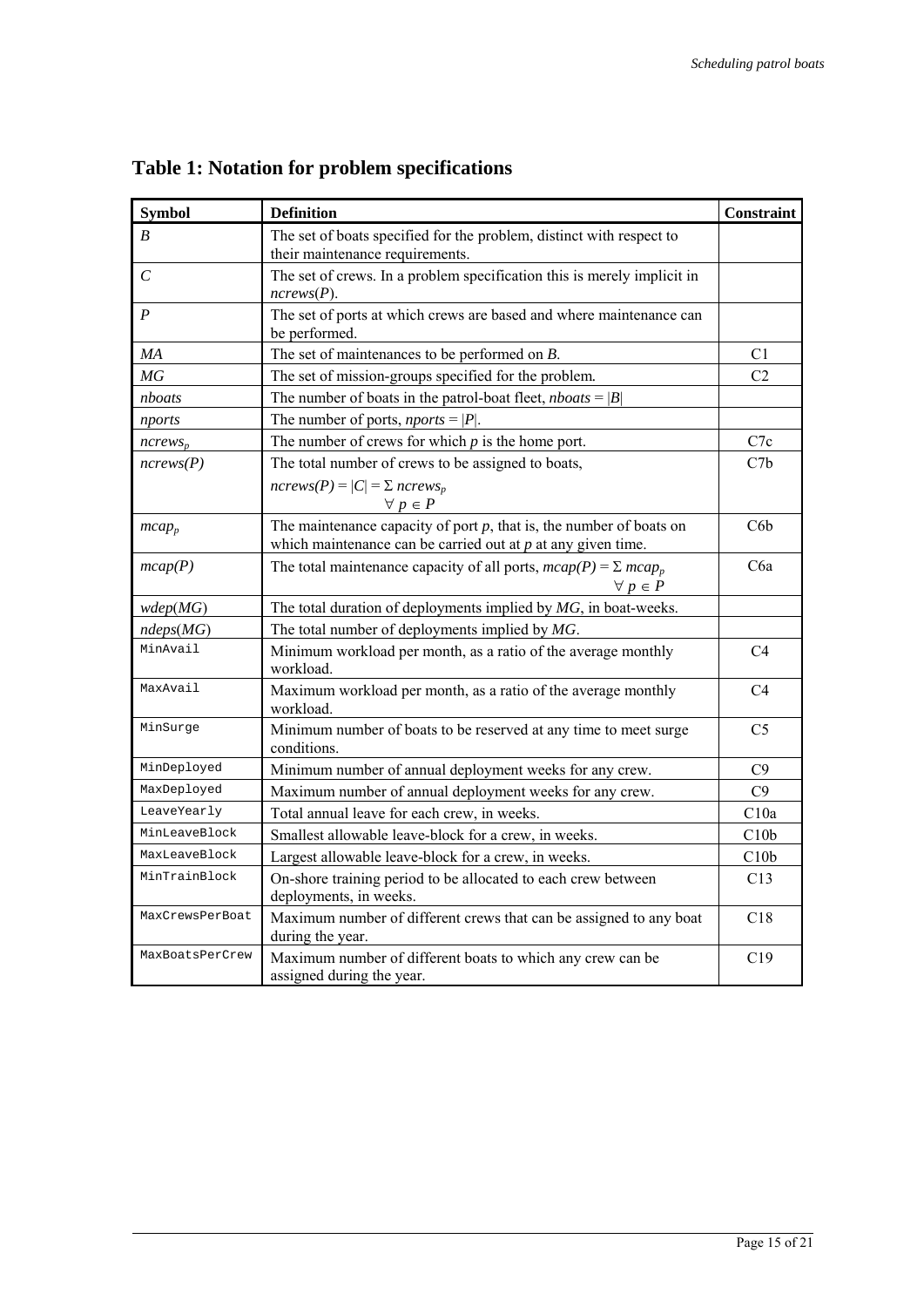# **Table 2: Objectives**

| Objective        | <b>CBM</b><br>module | Description                                                                                                                                                                                                                  | Cost                                                                                                                                                                                                                                                   |
|------------------|----------------------|------------------------------------------------------------------------------------------------------------------------------------------------------------------------------------------------------------------------------|--------------------------------------------------------------------------------------------------------------------------------------------------------------------------------------------------------------------------------------------------------|
| O <sub>1</sub>   | <b>CBM-FAS</b>       | The missions of each mission-group $mg$<br>should have their timings spread evenly<br>across the time-window of mg.                                                                                                          | Sum over all mission-groups $mg \in$<br><i>MG</i> : sum over all missions $m \in mg$ :<br>absolute difference between timing<br>of $m$ and a regular timing with<br>respect to time-window of MG.                                                      |
| O <sub>2</sub>   | <b>CBM-COP</b>       | The durations of all operational cycles<br>should be as nearly equal as possible.                                                                                                                                            | Sum over all operational cycles $c$ :<br>absolute difference between<br>duration of $c$ and "ideal" duration,<br>defined as $52$ . $ncrews(P)$ /<br>$ndeps(MG)$ .                                                                                      |
| O3a              | <b>CBM-FAS</b>       | Deployments should not be made during<br>school holidays, as far as possible.                                                                                                                                                | Sum of deployment-weeks<br>occurring during periods other than<br>school holidays.                                                                                                                                                                     |
| O <sub>3</sub> b | <b>CBM-COP</b>       | Each crew should have at least one<br>week of leave during school holidays.                                                                                                                                                  | Number of crews for which a<br>holiday-leave match is infeasible.<br>Such a match requires at least one<br>non-deployment interval with size ><br>MinTrainBlock +<br>MinLeaveBlock, and with at least<br>one week coinciding with a school<br>holiday. |
| O <sub>3</sub> c | <b>CBM-LAT</b>       | The leave-blocks allocated to each crew<br>should be spread as evenly as possible<br>through the year.                                                                                                                       | Not explicit.                                                                                                                                                                                                                                          |
| O3d              | <b>CBM-LAT</b>       | The leave-blocks allocated to each crew<br>should be as large as possible (see also<br>constraint 10b).                                                                                                                      | Not explicit.                                                                                                                                                                                                                                          |
| O <sub>5</sub>   | <b>CBM-COP</b>       | Handovers of boats are to be minimized.<br>In the sequence of deployments<br>assigned to a boat, a handover occurs<br>when there is a change of crews<br>between one deployment and its<br>successor.                        | Total number of handovers.                                                                                                                                                                                                                             |
| <b>O6</b>        | CBM-COP              | Remote handovers are to be minimized.<br>A remote handover occurs when a boat<br>has a deployment of a crew a with home<br>port $p_a$ , followed by a deployment of<br>another crew <i>b</i> with home port $p_b \neq p_a$ . | Total number of remote handovers.                                                                                                                                                                                                                      |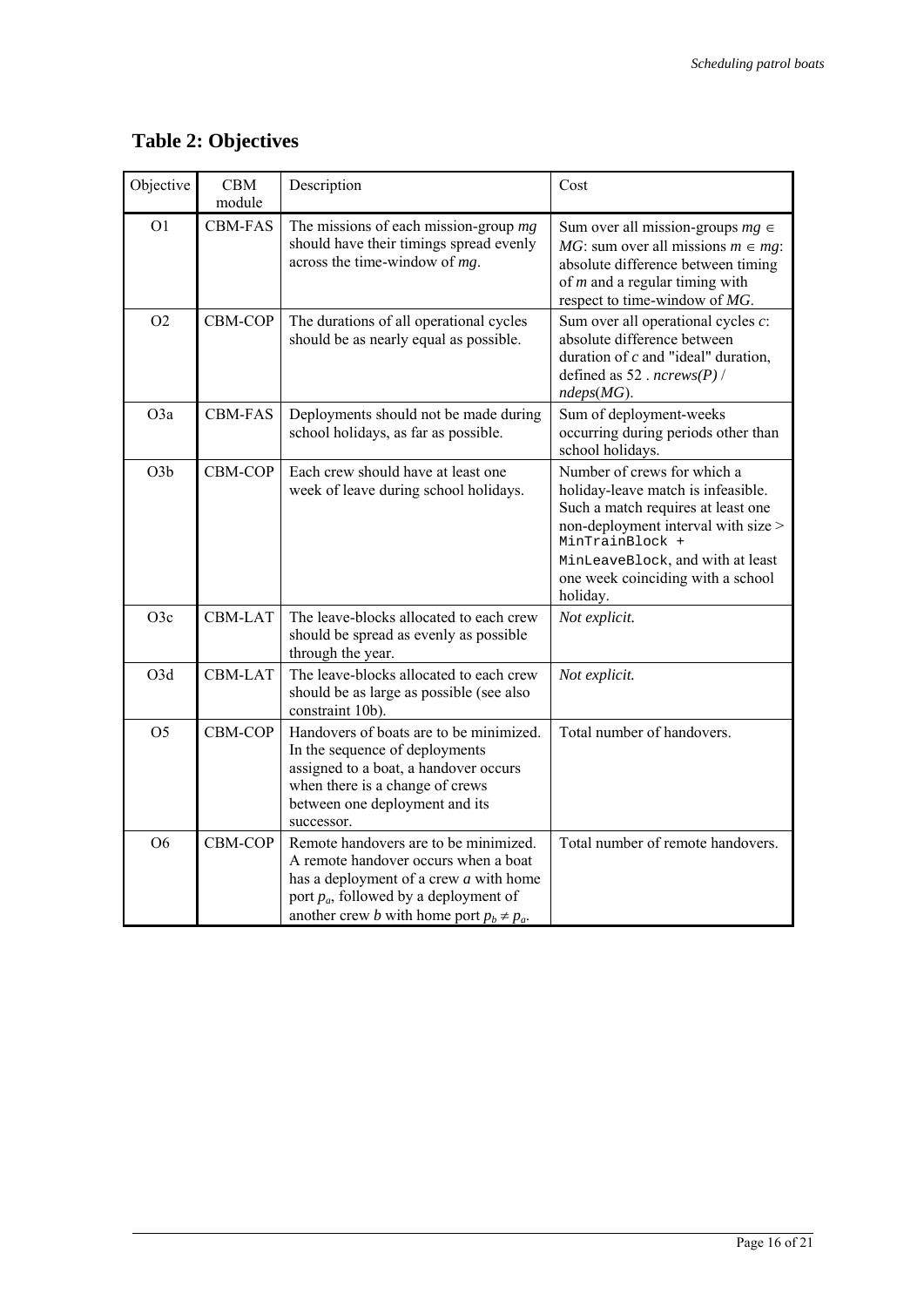#### **Table 3: Constraints**

| Constraint       | <b>CBM</b><br>module       | Description                                                                                                                                                                                                                                                                                                                                  | CBM penalty cost                                                                                                                                      |
|------------------|----------------------------|----------------------------------------------------------------------------------------------------------------------------------------------------------------------------------------------------------------------------------------------------------------------------------------------------------------------------------------------|-------------------------------------------------------------------------------------------------------------------------------------------------------|
| C <sub>1</sub>   | CBM-FAS,<br><b>CBM-COP</b> | All specified maintenance activities<br>$(MA)$ must be included in the scheduling<br>plan, subject to their respective time-<br>window limits.                                                                                                                                                                                               | Hard constraint                                                                                                                                       |
| C <sub>2</sub>   | CBM-FAS,<br>CBM-COP        | All deployments implied by the<br>mission-groups $(MG)$ must be included<br>in the scheduling plan, subject to their<br>respective time-window limits.                                                                                                                                                                                       | Hard constraint                                                                                                                                       |
| C <sub>3</sub>   | <b>CBM-FAS</b>             | The total of deployments and boats<br>under maintenance in each week must<br>not exceed <i>nboats</i> .                                                                                                                                                                                                                                      | Sum over all weeks: sum of boats<br>deployed and in maintenance, in<br>excess of <i>nboats</i> .                                                      |
| C <sub>4</sub>   | <b>CBM-FAS</b>             | The total boat-weeks deployed during<br>each month must be within lower and<br>upper bounds defined for that month.<br>The bounds for month $m$ are defined as<br>ratios MinAvail, MaxAvail, applied to<br>the deployment-density quota, which is<br>obtained as $wdep(MG)$ . $d_m / 365$ , where<br>$d_m$ is the number of days in month m. | Sum over all months: sum of<br>deployments in violation of the<br>defined bounds.                                                                     |
| C <sub>5</sub>   | <b>CBM-FAS</b>             | The number of boats available for surge<br>in each week is defined as <i>nboats</i> minus<br>the number of boats assigned to<br>deployments in that week; this number<br>should be no less than MinSurge.                                                                                                                                    | Sum over all weeks: number of<br>boats in deficit of surge<br>requirement.                                                                            |
| C <sub>6a</sub>  | <b>CBM-FAS</b>             | The total number of boats under<br>maintenance at any given time must not<br>exceed $mcap(P)$ .                                                                                                                                                                                                                                              | Sum over all weeks: number of<br>boats in maintenance in excess of<br>$mcap(P)$ .                                                                     |
| C6b              | <b>CBM-COP</b>             | The number of boats under maintenance<br>at each port $p$ at any given time must not<br>exceed $mcap_p$ .                                                                                                                                                                                                                                    | Sum over all weeks: sum over all<br>ports $p \in P$ : number of boats in<br>maintenance at $p$ in excess of<br>$mcap(p)$ .                            |
| C7a              | <b>CBM-COP</b>             | All deployments must be assigned to<br>crews.                                                                                                                                                                                                                                                                                                | Hard constraint                                                                                                                                       |
| C7b              | CBM-COP                    | The number of crews in the scheduling<br>plan must be <i>ncrews(P)</i> .                                                                                                                                                                                                                                                                     | Hard constraint                                                                                                                                       |
| C7c              | CBM-COP                    | The number of crews based at port $p$<br>must be $ncrews_p$ .                                                                                                                                                                                                                                                                                | Hard constraint                                                                                                                                       |
| C8               | CBM-COP                    | A crew can perform no more than one<br>activity (i.e. a deployment, leave or<br>training) at a time.                                                                                                                                                                                                                                         | Sum over all crews $c \in C$ : sum over<br>all deployments $d$ of $c$ : number of<br>weeks during which d overlaps with<br>other deployments of $c$ . |
| C9               | CBM-COP                    | The total time during which each crew<br>is deployed during a year is subject to<br>lower and upper limits MinDeployed,<br>MaxDeployed.                                                                                                                                                                                                      | Sum over all crews $c \in C$ : extent to<br>which total deployment-weeks of $c$<br>lie below or above the acceptable<br>range.                        |
| C10a             | <b>CBM-LAT</b>             | Each crew must have LeaveYearly<br>weeks of leave during the year.                                                                                                                                                                                                                                                                           | Hard constraint                                                                                                                                       |
| O10 <sub>b</sub> | CBM-LAT                    | The duration of the leave-blocks<br>allocated to crews is subject to lower<br>and upper limits MinLeaveBlock,<br>MaxLeaveBlock.                                                                                                                                                                                                              | Hard constraint                                                                                                                                       |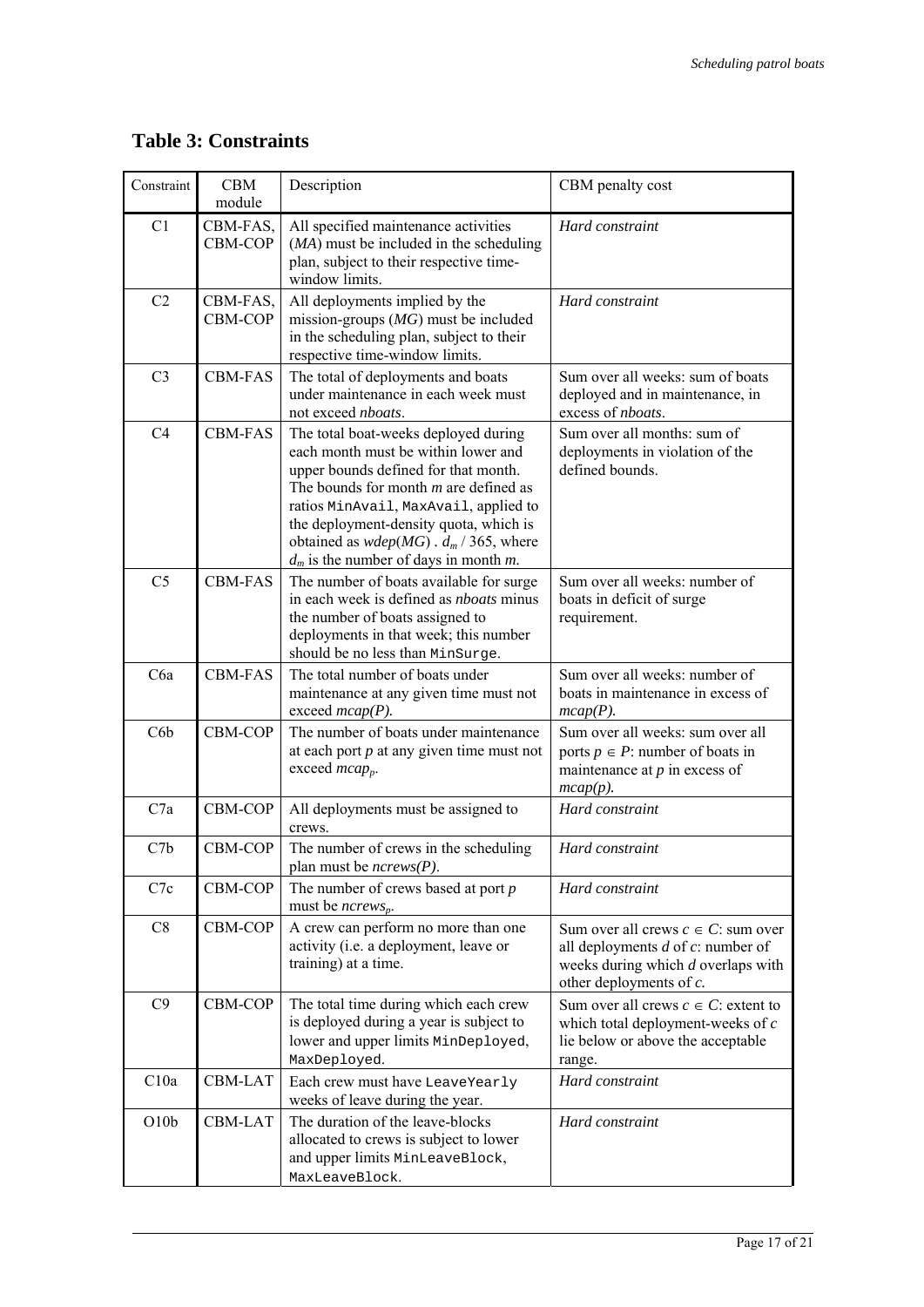| Constraint      | <b>CBM</b><br>module       | Description                                                                                                                                                                           | CBM penalty cost                                                                                                                                   |
|-----------------|----------------------------|---------------------------------------------------------------------------------------------------------------------------------------------------------------------------------------|----------------------------------------------------------------------------------------------------------------------------------------------------|
| C12             | CBM-COP                    | Each crew should be assigned to no<br>more than one workup deployment<br>during the year.                                                                                             | Number of instances of a boat $b \in$<br>$B$ assigned to more than one<br>workup mission.                                                          |
| C13             | CBM-COP,<br><b>CBM-LAT</b> | Each crew should have a period of<br>training during each operational cycle,<br>of duration MinTrainBlock.                                                                            | Sum over all boats $b \in B$ : number<br>of instances of operational cycles<br>separated by periods smaller than<br>MinTrainBlock.                 |
| C15             | CBM-COP                    | All deployments must be assigned to<br>boats.                                                                                                                                         | Hard constraint                                                                                                                                    |
| C16             | CBM-COP                    | No more than one activity (i.e. a<br>deployment, or a set of maintenances)<br>can be performed on a given boat at any<br>given time.                                                  | Sum over all boats $b \in B$ : sum over<br>all deployments $d$ of $b$ : number of<br>weeks during which d overlaps with<br>other deployments of b. |
| C18             | <b>CBM-COP</b>             | The number of different crews assigned<br>to deployments carried out by each boat<br>must not exceed MaxCrewsPerBoat.                                                                 | Sum over all boats $b \in B$ : extent to<br>which the number of crews<br>assigned to b exceeds<br>MaxCrewsPerBoat.                                 |
| C19             | CBM-COP                    | The number of different boats on which<br>a crew may be deployed must not<br>exceed MaxBoatsPerCrew.                                                                                  | Sum over all crews $c \in C$ : extent to<br>which the number of boats assigned<br>to c exceeds MaxBoatsPerCrew.                                    |
| C <sub>20</sub> | CBM-COP                    | Each maintenance activity of a boat<br>must be done at the home port of the<br>crew assigned to the boat for the<br>deployment immediately preceding or<br>following the maintenance. | Hard constraint                                                                                                                                    |
| C21             | CBM-COP                    | After a workup deployment of a given<br>crew on a given boat, the boat's next<br>deployment (if any) should be<br>conducted by the same crew.                                         | Sum over all boats $b \in B$ : number<br>of cases in which different crews<br>are assigned to a workup mission<br>and its successor.               |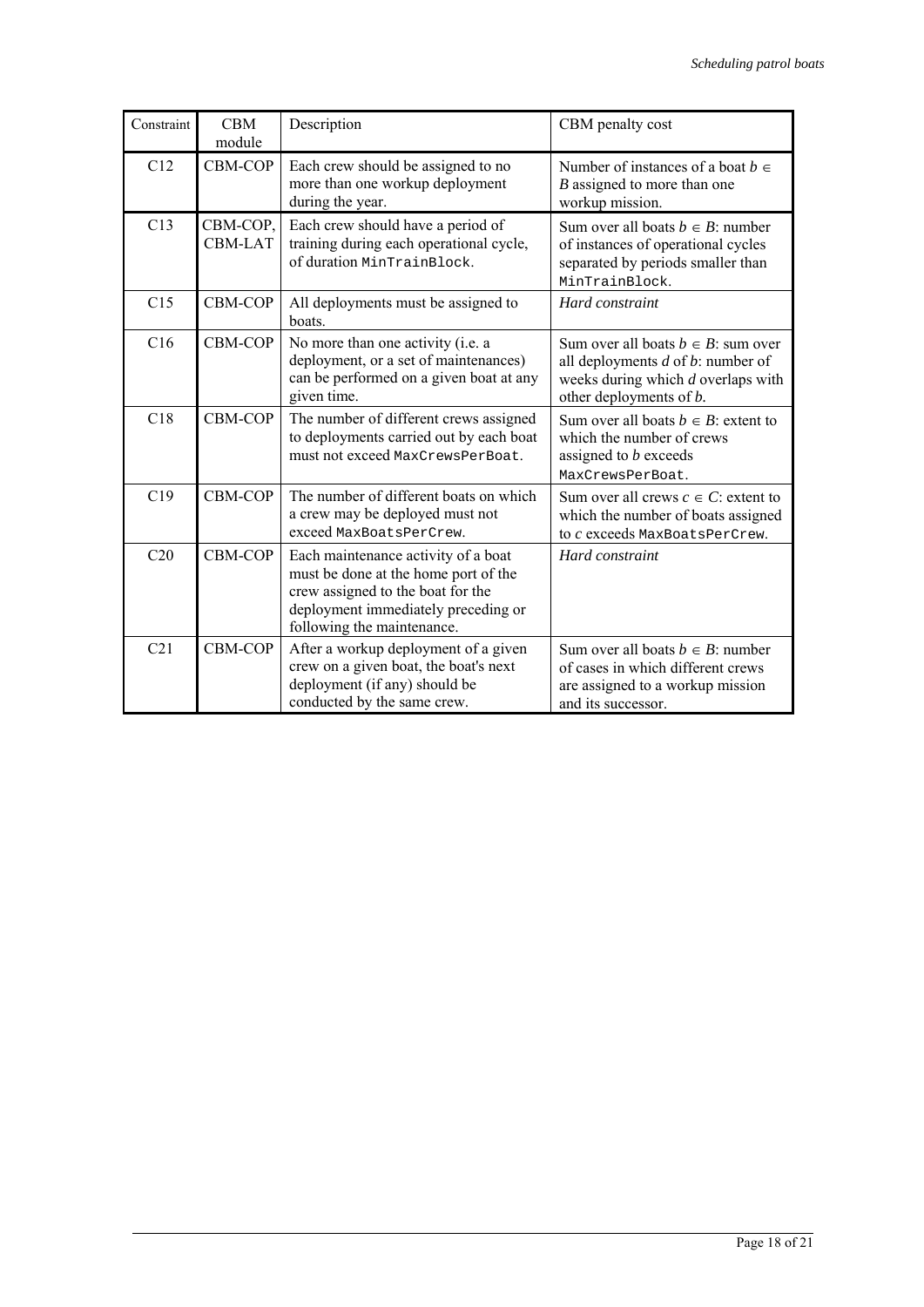| <b>Module</b><br>name | Output                       | <b>Function</b>                                                                                                                                           | Number of<br>constraint-sets |
|-----------------------|------------------------------|-----------------------------------------------------------------------------------------------------------------------------------------------------------|------------------------------|
| <b>ILP-FAS</b>        | Fleet Activity<br>Schedule   | Like CBM-FAS, defines timings for all missions in each<br>mission group and all maintenance services for all boats.                                       | 12                           |
| ILP-CAP               | Crew Activity<br>Plan        | Assigns missions, leave, trainings, and standby periods to<br>crews so as to maximize quality of life for crews in terms of<br>leave and holiday timings. | 22                           |
| <b>ILP-BAP</b>        | <b>Boat Activity</b><br>Plan | Assigns boats to deployments so as to minimize, in<br>principle, the number of handovers between crews.                                                   | 6                            |
| ILP-PAP               | Port Assignment<br>Plan      | Assigns crews to ports so as to minimize, in principle, the<br>number of remote handovers.                                                                | 5                            |

**Table 4: ILP modules**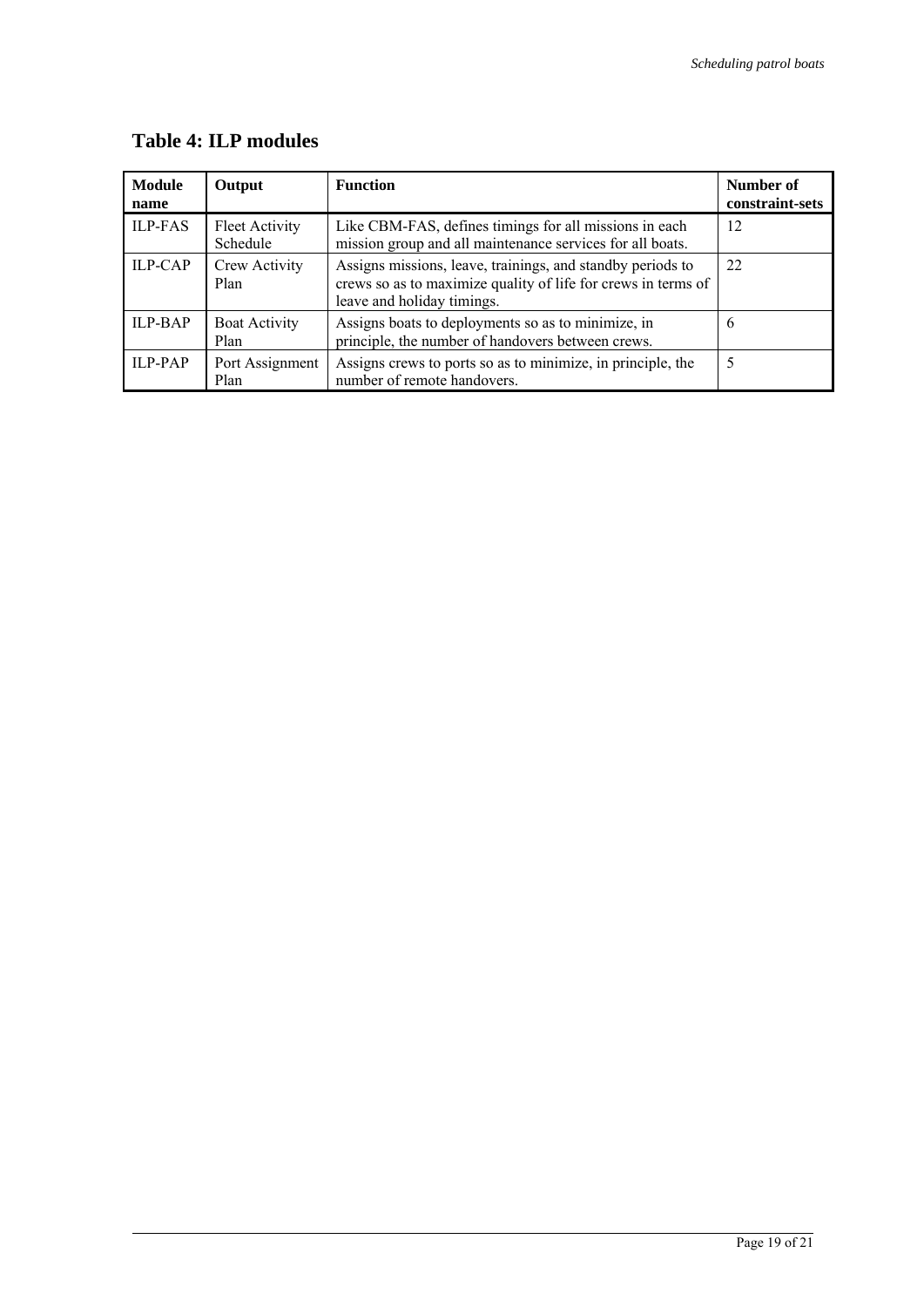|                       | $B-10$           |                          |                  |                | $B-11$           |                | $B-12$           |              | $B-13$         |                | $B-14$           |                  | $B-15$ |  |
|-----------------------|------------------|--------------------------|------------------|----------------|------------------|----------------|------------------|--------------|----------------|----------------|------------------|------------------|--------|--|
|                       | <b>CBM</b>       | <b>ILP</b>               | <b>CBM</b>       | <b>ILP</b>     | <b>CBM</b>       | <b>ILP</b>     | <b>CBM</b>       | <b>ILP</b>   | <b>CBM</b>     | <b>ILP</b>     | <b>CBM</b>       | <b>ILP</b>       |        |  |
| O <sub>1</sub>        | 171.6            | $\overline{\phantom{a}}$ | 176.5            | 80.15          | 103.9            | 84.64          | 111.7            | 78.21        | 83.6           | 79.33          | 98.2             | 74.46            |        |  |
| O <sub>2</sub>        | 210.0            | Ξ                        | 184.0            | Ξ              | 200.0            | 242.0          | 171.0            | 237.0        | 193            | 232.0          | 165              | 211.0            |        |  |
| O3a                   | 112              | ٠                        | 110              | 110            | 107              | 119            | 115              | 112.0        | 117            | 111            | 106              | 109              |        |  |
| O <sub>3</sub> b      | $\overline{0}$   | ٠                        | 1                | ٠              | $\mathbf{0}$     | $\mathbf{0}$   | $\mathbf{0}$     | $\mathbf{0}$ | $\theta$       | 1              | $\mathbf{0}$     | $\boldsymbol{0}$ |        |  |
| O <sub>5</sub>        | 42               | ÷,                       | 29               | $\blacksquare$ | 27               | 57             | 14               | 37           | 12             | 18             | $\overline{2}$   | $\bf 8$          |        |  |
| O <sub>6</sub>        | $\boldsymbol{0}$ | ÷                        | $\mathbf{1}$     | ÷              | $\mathbf{0}$     | $\overline{4}$ | 1                | 5            | $\mathbf{0}$   | $\mathbf{1}$   | $\mathbf{0}$     | $\boldsymbol{0}$ |        |  |
| C <sub>3</sub>        | $\mathbf{1}$     | ٠                        | $\mathbf{0}$     | $\mathbf{0}$   | $\overline{0}$   | $\mathbf{0}$   | $\mathbf{0}$     | $\mathbf{0}$ | $\mathbf{0}$   | $\overline{0}$ | $\mathbf{0}$     | $\mathbf{0}$     |        |  |
| C <sub>4</sub>        | $\overline{0}$   | ٠                        | $\mathbf{0}$     | $\mathbf{0}$   | $\overline{0}$   | $\mathbf{0}$   | $\theta$         | $\mathbf{0}$ | 0.29           | $\overline{0}$ | $\mathbf{0}$     | $\mathbf{0}$     |        |  |
| C <sub>5</sub>        | $\boldsymbol{0}$ | ٠                        | $\mathbf{0}$     | $\mathbf{0}$   | $\boldsymbol{0}$ | $\mathbf{0}$   | $\boldsymbol{0}$ | $\mathbf{0}$ | $\mathbf{0}$   | $\overline{0}$ | $\mathbf{0}$     | $\mathbf{0}$     |        |  |
| C <sub>6</sub> a      | $\boldsymbol{0}$ | ٠                        | $\mathbf{0}$     | $\overline{0}$ | $\boldsymbol{0}$ | $\mathbf{0}$   | $\boldsymbol{0}$ | $\theta$     | $\mathbf{0}$   | $\Omega$       | $\mathbf{0}$     | $\mathbf{0}$     |        |  |
| C6b                   | $\Omega$         | ٠                        | $\mathbf{0}$     | $\blacksquare$ | $\mathbf{0}$     | $\mathbf{0}$   | $\theta$         | $\theta$     | $\mathbf{0}$   | $\mathbf{0}$   | $\theta$         | $\mathbf{0}$     |        |  |
| C8                    | $\overline{0}$   | ٠                        | $\boldsymbol{0}$ | ÷              | $\overline{0}$   | $\mathbf{0}$   | $\theta$         | $\theta$     | $\mathbf{0}$   | $\mathbf{0}$   | $\mathbf{0}$     | $\mathbf{0}$     |        |  |
| C9                    | $\boldsymbol{0}$ | ٠                        | $\mathbf{0}$     | $\blacksquare$ | $\mathbf{1}$     | $\mathbf{0}$   | $\theta$         | $\theta$     | $\mathbf{0}$   | $\overline{0}$ | $\mathbf{0}$     | $\mathbf{0}$     |        |  |
| C12                   | 1                | ٠                        | $\overline{2}$   | ÷              | $\boldsymbol{0}$ | $\mathbf{0}$   | 1                | $\mathbf{0}$ | 2              | $\mathbf{0}$   | $\boldsymbol{0}$ | $\mathbf{0}$     |        |  |
| C13                   | 15               | ٠                        | 15               | $\blacksquare$ | 7                | $\mathbf{0}$   | 6                | $\mathbf{0}$ | $\overline{c}$ | $\overline{0}$ | $\overline{4}$   | $\mathbf{0}$     |        |  |
| C16                   | $\overline{c}$   | ٠                        | $\boldsymbol{0}$ | $\blacksquare$ | $\boldsymbol{0}$ | $\mathbf{0}$   | $\mathbf{0}$     | $\mathbf{0}$ | $\mathbf{0}$   | $\overline{0}$ | $\mathbf{0}$     | $\mathbf{0}$     |        |  |
| C17                   | $\boldsymbol{0}$ | ÷                        | $\boldsymbol{0}$ | ÷              | $\mathbf{0}$     | $\mathbf{0}$   | $\mathbf{0}$     | $\mathbf{0}$ | $\mathbf{0}$   | $\overline{0}$ | $\mathbf{0}$     | $\mathbf{0}$     |        |  |
| C18                   | $\mathbf{0}$     | ٠                        | $\mathbf{0}$     | ٠              | $\mathbf{0}$     | $\mathbf{0}$   | $\theta$         | $\mathbf{0}$ | $\theta$       | $\overline{0}$ | $\Omega$         | $\mathbf{0}$     |        |  |
| C19                   | $\overline{0}$   | ٠                        | $\mathbf{0}$     | ٠              | $\mathbf{0}$     | $\mathbf{0}$   | $\theta$         | $\theta$     | $\mathbf{0}$   | $\overline{0}$ | $\theta$         | $\mathbf{0}$     |        |  |
| C21                   | $\overline{0}$   | ٠                        | $\mathbf{0}$     | Ξ              | $\theta$         | $\overline{7}$ | $\theta$         | 5            | $\theta$       | $\mathbf{1}$   | $\mathbf{0}$     | $\mathbf{1}$     |        |  |
| $Z_{FAS}$             | 303.6            | ÷.                       | 286.5            | 190.15         | 210.9            | 203.7          | 226.7            | 190.2        | 203.5          | 190.3          | 204.2            | 183.5            |        |  |
| $Z_{COP}$             | 964.0            | ٠                        | 599.0            | ÷.             | 469.0            | 1124.0         | 374.0            | 909.0        | 317.0          | 435.0          | 219.0            | 337.0            |        |  |
| Z                     | 1267.6           |                          | 885.5            | ÷.             | 679.9            | 1327.7         | 600.7            | 1099.2       | 520.5          | 625.3          | 423.2            | 520.5            |        |  |
| CPU time<br>(minutes) | 535              | $\ast$                   | 512              | $\ast$         | 468              | 140            | 474              | 70           | 415            | 255            | 415              | 55               |        |  |

# **Table 5: Computational tests of CBM and ILP**

\* For B-10 and B-11, execution of the ILP procedures was terminated after running approximately a week.